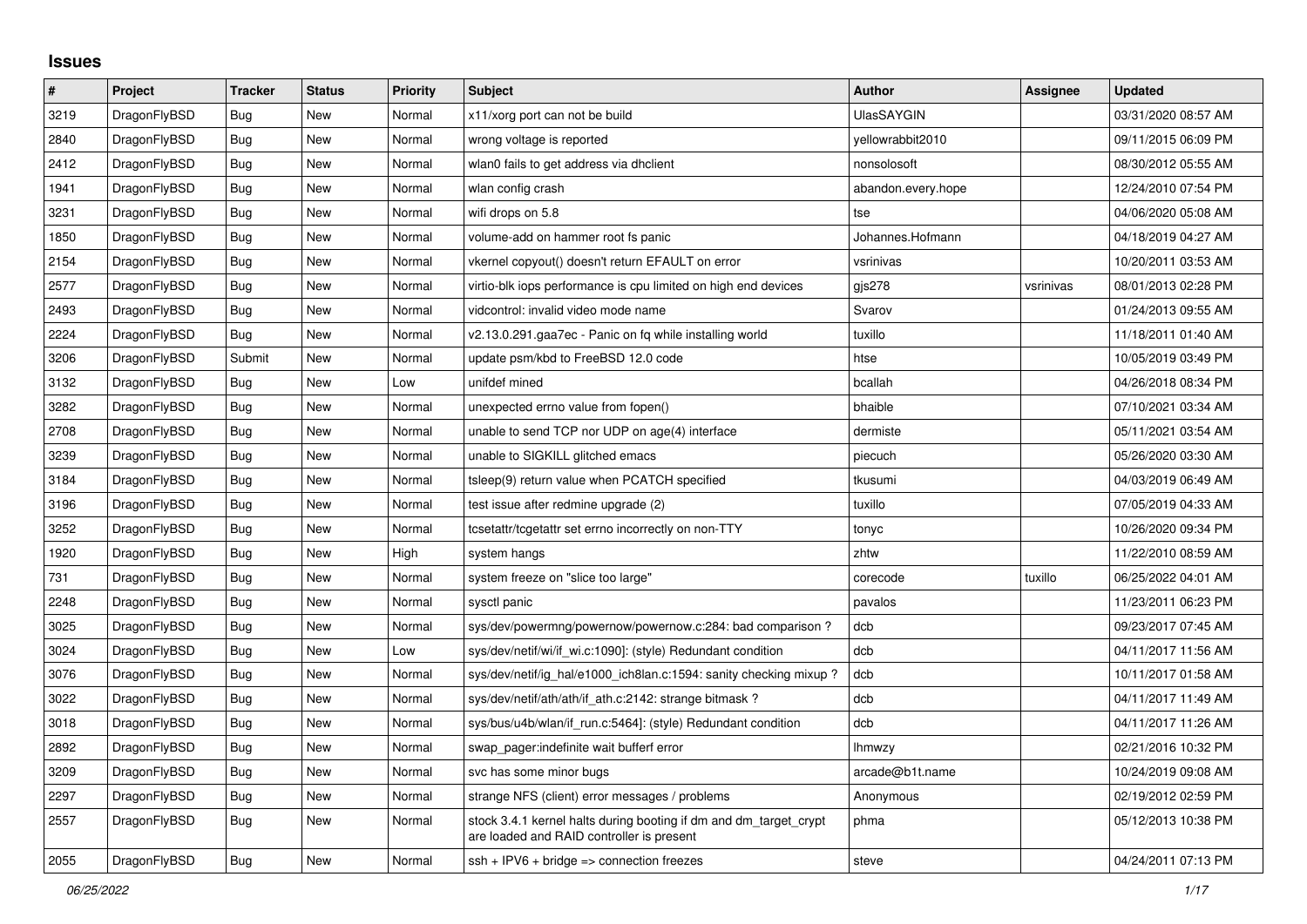| $\vert$ # | <b>Project</b> | <b>Tracker</b> | <b>Status</b> | Priority | <b>Subject</b>                                                                            | Author          | Assignee  | <b>Updated</b>      |
|-----------|----------------|----------------|---------------|----------|-------------------------------------------------------------------------------------------|-----------------|-----------|---------------------|
| 2067      | DragonFlyBSD   | Bug            | <b>New</b>    | Normal   | sound/pcm: "play interrupt timeout, channel dead"                                         | matthiasr       |           | 05/11/2021 03:55 AM |
| 2746      | DragonFlyBSD   | Bug            | New           | Normal   | some fraction of xterms started from the xmonad window manager<br>get killed with SIGALRM | isenmann        | profmakx  | 12/28/2014 02:51 AM |
| 2136      | DragonFlyBSD   | <b>Bug</b>     | New           | Normal   | socketpair() doesn't free file descriptors on copyout failure                             | vsrinivas       |           | 04/05/2013 09:13 AM |
| 2252      | DragonFlyBSD   | <b>Bug</b>     | <b>New</b>    | Low      | snd hda not useable if loaded via /boot/loader.conf                                       | xbit            | swildner  | 12/14/2011 12:23 AM |
| 2167      | DragonFlyBSD   | <b>Bug</b>     | New           | Normal   | shutdown/reboot fails after uptime msg                                                    | marino          |           | 11/28/2011 03:01 AM |
| 2877      | DragonFlyBSD   | Bug            | New           | Low      | sed fails when working with UTF-8 locale and non-UTF symbols                              | arcade@b1t.name |           | 12/30/2015 11:20 AM |
| 2199      | DragonFlyBSD   | Bug            | New           | Normal   | screen segfaults if utmpx isn't present                                                   | pavalos         |           | 11/15/2011 10:52 PM |
| 3217      | DragonFlyBSD   | <b>Bug</b>     | New           | Normal   | rescue tools: make install fails if rescue folder doesn't exist                           | t dfbsd         |           | 11/27/2019 08:16 PM |
| 3170      | DragonFlyBSD   | <b>Bug</b>     | New           | Normal   | repeatable nfsd crash                                                                     | tse             |           | 06/11/2020 05:52 AM |
| 2331      | DragonFlyBSD   | Bug            | New           | Normal   | reading mouse mode from unopen file descriptor hangs mouse<br>driver                      | phma            |           | 03/14/2012 09:43 AM |
| 2292      | DragonFlyBSD   | <b>Bug</b>     | New           | Normal   | re interface with jumbo frames (mtu larger than 1500) hangs after<br>some traffic         | Anonymous       |           | 01/31/2012 12:11 AM |
| 2045      | DragonFlyBSD   | <b>Bug</b>     | <b>New</b>    | Normal   | ral(4): Fatal trap 12: page fault while in kernel mode (two panics)                       | herrgard        |           | 11/03/2011 05:34 PM |
| 3238      | DragonFlyBSD   | Bug            | <b>New</b>    | Normal   | race conditions when printing from vkernel console                                        | piecuch         |           | 05/19/2020 02:50 PM |
| 1440      | DragonFlyBSD   | <b>Bug</b>     | <b>New</b>    | Normal   | ptrace/gdb doesn't work after process blocks SIGTRAP                                      | corecode        | tuxillo   | 05/11/2021 03:52 AM |
| 2075      | DragonFlyBSD   | <b>Bug</b>     | <b>New</b>    | Normal   | pflogd on x86_64                                                                          | fanch           |           | 05/16/2011 04:04 PM |
| 3228      | DragonFlyBSD   | Bug            | <b>New</b>    | Low      | pfi kif unref: state refcount $\leq 0$ in dmesg                                           | justin          |           | 03/05/2021 06:39 AM |
| 2586      | DragonFlyBSD   | Bug            | <b>New</b>    | Normal   | pf: "modulate" state seems problematic                                                    | srussell        |           | 09/25/2013 07:36 PM |
| 1969      | DragonFlyBSD   | <b>Bug</b>     | <b>New</b>    | Normal   | pf-related network problem                                                                | pavalos         | lentferj  | 02/01/2011 06:57 PM |
| 1634      | DragonFlyBSD   | Bug            | <b>New</b>    | Normal   | panic: spin lock: 0xe4ad1320, indefinitive wait!                                          | elekktretterr   |           | 01/19/2015 03:21 AM |
| 2080      | DragonFlyBSD   | Bug            | New           | Normal   | panic: lockmgr thrd sleep: called from interrupt, ipi, or hard code<br>section            | rumcic          |           | 05/30/2011 05:06 PM |
| 3245      | DragonFlyBSD   | <b>Bug</b>     | <b>New</b>    | Normal   | panic: free: guard1x fail, i915 load from loader.conf                                     | polachok        |           | 08/21/2020 10:36 AM |
| 2370      | DragonFlyBSD   | <b>Bug</b>     | <b>New</b>    | Normal   | panic: ffs valloc: dup alloc                                                              | marino          | vsrinivas | 02/01/2013 09:28 AM |
| 2048      | DragonFlyBSD   | Bug            | <b>New</b>    | Normal   | panic: ffs sync: rofs mod                                                                 | pavalos         |           | 04/12/2011 05:45 AM |
| 1944      | DragonFlyBSD   | <b>Bug</b>     | <b>New</b>    | Normal   | panic: backing object 0xdea7b258 was somehow re-referenced<br>during collapse!            | sepherosa       |           | 12/27/2010 02:06 AM |
| 1913      | DragonFlyBSD   | <b>Bug</b>     | New           | Normal   | panic: assertion: ip->flush_state != HAMMER_FST_FLUSH in<br>hammer flush inode core       | swildner        |           | 11/20/2010 05:27 PM |
| 1769      | DragonFlyBSD   | <b>Bug</b>     | New           | Normal   | panic: assertion: _tp->tt_msg->tt_cpuid == mycpuid in<br>tcp callout active               | pavalos         | sjg       | 05/15/2022 11:07 AM |
| 2085      | DragonFlyBSD   | Bug            | <b>New</b>    | Normal   | panic: assertion: $(m\text{-}$ sflags & PG MAPPED) == 0 in<br>vm_page_free_toq            | vsrinivas       |           | 06/10/2011 07:48 AM |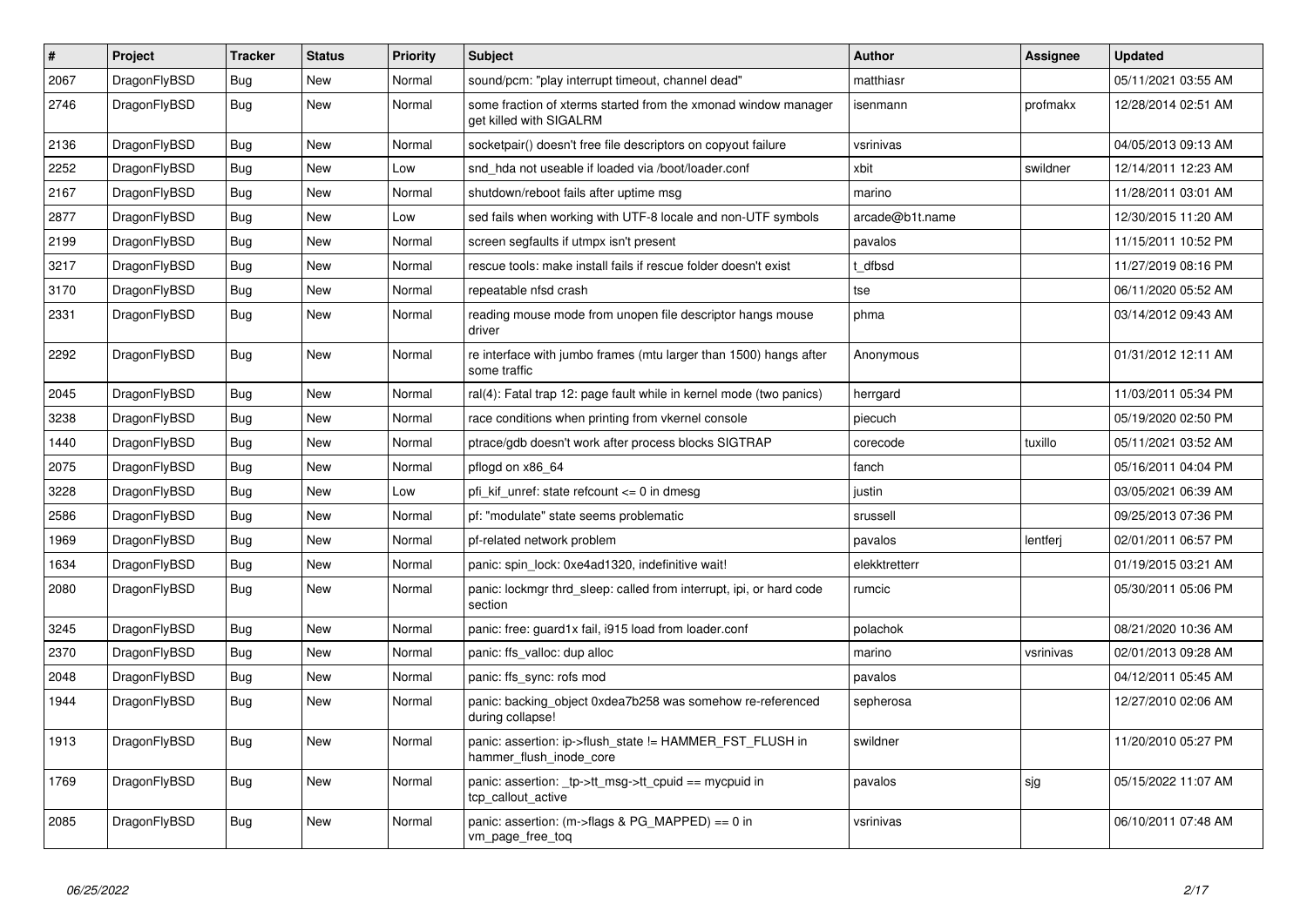| $\pmb{\#}$ | Project      | <b>Tracker</b> | <b>Status</b> | <b>Priority</b> | <b>Subject</b>                                                                                                                                                                                    | Author                 | Assignee  | <b>Updated</b>      |
|------------|--------------|----------------|---------------|-----------------|---------------------------------------------------------------------------------------------------------------------------------------------------------------------------------------------------|------------------------|-----------|---------------------|
| 1917       | DragonFlyBSD | Bug            | New           | Normal          | panic: assertion: (RB_EMPTY(&ip->rec_tree) && (ip->flags &<br>HAMMER_INODE_XDIRTY) == 0)    (!RB_EMPTY(&ip->rec_tree)<br>&& (ip->flags & HAMMER_INODE_XDIRTY) != 0) in<br>hammer flush inode done | qhwt.dfly              |           | 11/24/2010 03:23 AM |
| 2254       | DragonFlyBSD | Bug            | New           | Normal          | panic: assertion "ref < &td->td_toks_end" failed in lwkt_gettoken at<br>/usr/src/sys/kern/lwkt_token.c:588                                                                                        | eocallaghan            |           | 12/05/2011 10:21 PM |
| 2245       | DragonFlyBSD | <b>Bug</b>     | New           | Normal          | panic: assertion "ref < &td->td_toks_end" failed in lwkt_gettoken at<br>/usr/src/sys/kern/lwkt token.c:588                                                                                        | juanfra684             |           | 11/22/2011 07:41 PM |
| 2436       | DragonFlyBSD | <b>Bug</b>     | New           | Normal          | panic: assertion " $lp$ -> $lwp$ qcpu == dd->cpuid" failed in<br>dfly_acquire_curproc                                                                                                             | thomas.nikolajsen      |           | 01/23/2013 11:07 AM |
| 2453       | DragonFlyBSD | <b>Bug</b>     | New           | Normal          | panic: assertion "gd->gd spinlocks == $0$ " failed                                                                                                                                                | Johannes.Hofmann       |           | 11/12/2012 12:54 PM |
| 3035       | DragonFlyBSD | <b>Bug</b>     | <b>New</b>    | Normal          | panic: assertion "cpu >= 0 && cpu < ncpus" failed in netisr_cpuport<br>at /usr/src/sys/net/netisr2.h:87                                                                                           | masu                   |           | 05/11/2017 01:24 AM |
| 2520       | DragonFlyBSD | <b>Bug</b>     | <b>New</b>    | Normal          | panic: assertion "IS_SERIALIZED((ifp->if_serializer))" failed in<br>if default serialize assert at /usr/src/sys/net/if.c:437                                                                      | ano                    |           | 03/09/2013 12:14 AM |
| 1818       | DragonFlyBSD | Bug            | New           | Normal          | panic: Bad tailq NEXT (kqueue issue ?)                                                                                                                                                            | ftigeot                |           | 05/15/2022 11:40 AM |
| 2369       | DragonFlyBSD | Bug            | New           | Normal          | panic: Bad link elm 0xffffffe07edf6068 next->prev != elm                                                                                                                                          | jaydg                  |           | 08/15/2012 03:04 AM |
| 2645       | DragonFlyBSD | Bug            | New           | Normal          | panic with dsched fq and ioprio                                                                                                                                                                   | jyoung15               |           | 02/20/2014 07:29 AM |
| 1861       | DragonFlyBSD | Bug            | New           | Normal          | panic via kprintf (lockmgr called in a hard section)                                                                                                                                              | vsrinivas              |           | 10/11/2010 12:56 AM |
| 2164       | DragonFlyBSD | <b>Bug</b>     | <b>New</b>    | Normal          | panic on reboot from usb.                                                                                                                                                                         | eocallaghan            |           | 10/27/2011 09:29 AM |
| 3036       | DragonFlyBSD | <b>Bug</b>     | New           | Normal          | panic in icmp redirect start() ASSERT IN NETISR(0)                                                                                                                                                | tautolog               |           | 05/11/2017 07:27 PM |
| 1826       | DragonFlyBSD | Bug            | New           | Normal          | panic during boot: assertion so->so_port  in tcp_input                                                                                                                                            | ftigeot                |           | 05/15/2022 11:05 AM |
| 3049       | DragonFlyBSD | Bug            | New           | Normal          | panic DragonFly v4.8.1-RELEASE by mounting a malformed<br>msdosfs image [12.128]                                                                                                                  | open.source@ribose.com |           | 08/14/2017 02:53 AM |
| 3052       | DragonFlyBSD | <b>Bug</b>     | <b>New</b>    | Normal          | panic DragonFly v4.8.1-RELEASE by mounting a malformed NTFS<br>image [64.000]                                                                                                                     | open.source@ribose.com |           | 08/14/2017 03:22 AM |
| 3051       | DragonFlyBSD | Bug            | New           | Normal          | panic DragonFly v4.8.1-RELEASE by mounting a malformed NTFS<br>image [12.000]                                                                                                                     | open.source@ribose.com |           | 08/14/2017 03:20 AM |
| 2099       | DragonFlyBSD | Bug            | <b>New</b>    | Normal          | page fault panic in vm system                                                                                                                                                                     | pavalos                |           | 07/10/2011 08:51 AM |
| 2890       | DragonFlyBSD | Bug            | New           | Normal          | not able to boot usb installer on Toshiba Chromebook 2                                                                                                                                            | johnnywhishbone        |           | 02/22/2016 03:42 AM |
| 2113       | DragonFlyBSD | Bug            | New           | Normal          | nmalloc threaded program fork leak                                                                                                                                                                | vsrinivas              | vsrinivas | 08/11/2011 07:25 PM |
| 2490       | DragonFlyBSD | <b>Bug</b>     | New           | Normal          | nmalloc should color addresses to avoid cache bank conflictsw                                                                                                                                     | vsrinivas              |           | 06/10/2014 05:51 AM |
| 2489       | DragonFlyBSD | <b>Bug</b>     | New           | Normal          | nmalloc doesn't cache VA for allocations > 8KB                                                                                                                                                    | vsrinivas              |           | 06/10/2014 05:51 AM |
| 3225       | DragonFlyBSD | Bug            | New           | Normal          | nfsd freeze when using qemu                                                                                                                                                                       | tse                    |           | 03/17/2020 11:52 AM |
| 2403       | DragonFlyBSD | <b>Bug</b>     | New           | Low             | newfs -E doesn't handle /dev/serno device names properly                                                                                                                                          | ftigeot                |           | 08/17/2012 05:07 AM |
| 2104       | DragonFlyBSD | <b>Bug</b>     | New           | Normal          | network configuration seg. fault on install CD                                                                                                                                                    | navratil               |           | 07/26/2011 07:55 AM |
| 1185       | DragonFlyBSD | <b>Bug</b>     | New           | High            | need a tool to merge changes into /etc                                                                                                                                                            | wa1ter                 |           | 02/18/2014 06:02 AM |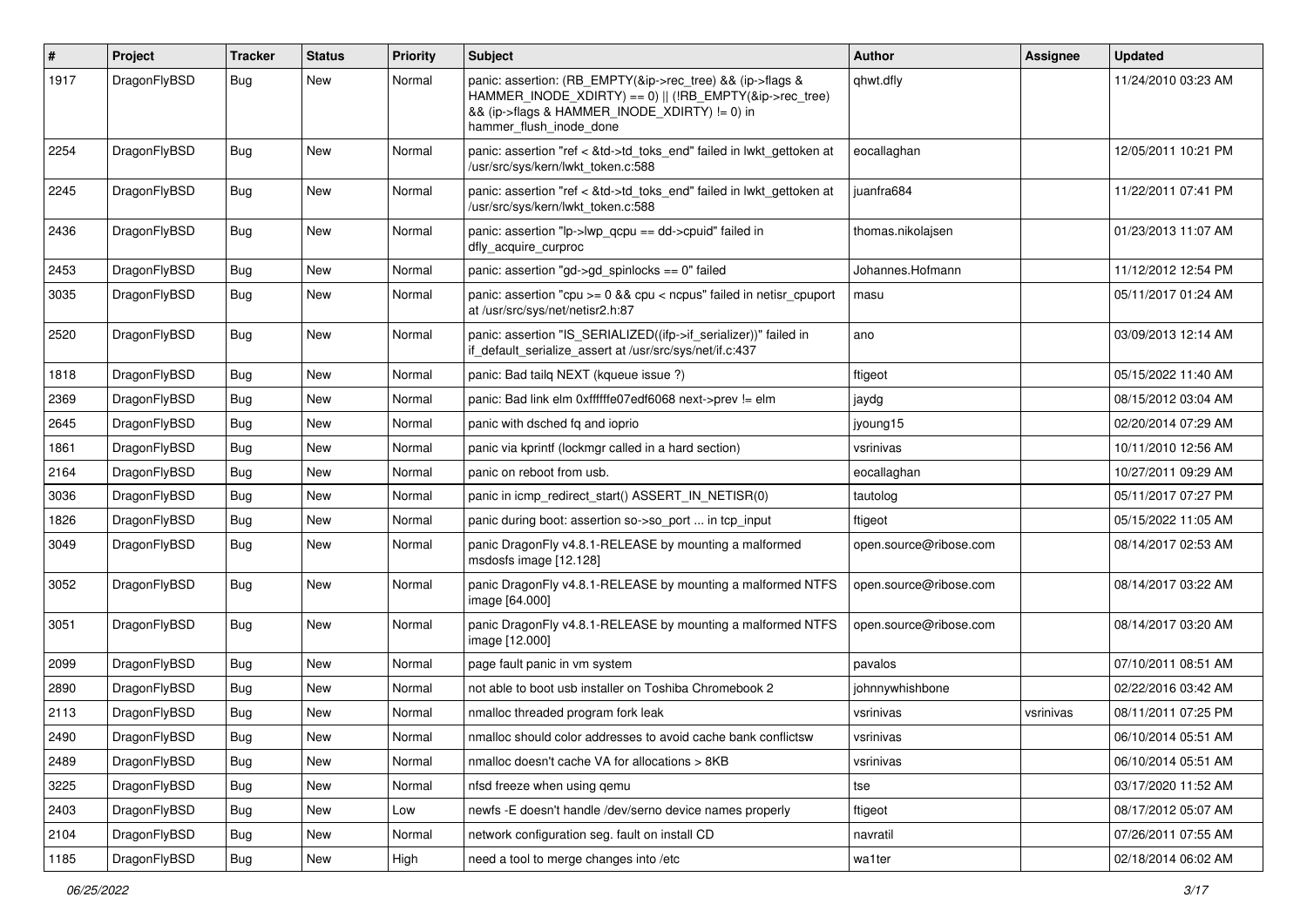| $\vert$ # | Project      | <b>Tracker</b> | <b>Status</b> | <b>Priority</b> | Subject                                                                                                  | <b>Author</b>     | <b>Assignee</b> | <b>Updated</b>      |
|-----------|--------------|----------------|---------------|-----------------|----------------------------------------------------------------------------------------------------------|-------------------|-----------------|---------------------|
| 2324      | DragonFlyBSD | <b>Bug</b>     | New           | Normal          | natacotrol support > 2TB not working even after the ftigeot patch                                        | zenny             |                 | 03/03/2012 01:00 AM |
| 2687      | DragonFlyBSD | <b>Bug</b>     | <b>New</b>    | Normal          | natacontrol software RAID in installer                                                                   | csmelosky         |                 | 06/22/2014 12:03 PM |
| 1874      | DragonFlyBSD | <b>Bug</b>     | New           | Normal          | mpd listening on all IPs, accepting only on one                                                          | rumcic            |                 | 05/08/2011 01:01 PM |
| 2620      | DragonFlyBSD | <b>Bug</b>     | New           | Normal          | moused problem                                                                                           | FilippoMo         |                 | 12/20/2013 10:32 AM |
| 2618      | DragonFlyBSD | Bug            | <b>New</b>    | Normal          | mouse problem on RELEASE-3_6_0                                                                           | FilippoMo         |                 | 12/20/2013 03:26 AM |
| 1935      | DragonFlyBSD | <b>Bug</b>     | New           | Normal          | mouse does not work after switching between x and console                                                | shamaz            |                 | 12/13/2010 10:06 AM |
| 1538      | DragonFlyBSD | <b>Bug</b>     | New           | Low             | mountroot should probe file systems                                                                      | corecode          | alexh           | 11/24/2010 06:35 PM |
| 3283      | DragonFlyBSD | <b>Bug</b>     | New           | Normal          | mknodat() cannot create FIFOs                                                                            | bhaible           |                 | 07/10/2021 03:34 AM |
| 2265      | DragonFlyBSD | <b>Bug</b>     | <b>New</b>    | Normal          | mbsrtowcs does not properly handle invalid mbstate_t in ps                                               | c.turner1         | swildner        | 01/10/2012 07:56 PM |
| 2609      | DragonFlyBSD | Bug            | New           | Normal          | master: panic: assertion<br>"LWKT_TOKEN_HELD_ANY(vm_object_token(object))" failed in<br>swp_pager_lookup | thomas.nikolajsen |                 | 11/28/2013 11:36 AM |
| 1556      | DragonFlyBSD | Bug            | New           | Normal          | many processes stuck in "hmrrcm", system unusable                                                        | corecode          | tuxillo         | 05/11/2021 03:52 AM |
| 2874      | DragonFlyBSD | <b>Bug</b>     | New           | Normal          | make world DESTDIR=/emptydir fails                                                                       | pascii            |                 | 12/25/2015 07:04 AM |
| 2008      | DragonFlyBSD | Bug            | <b>New</b>    | Normal          | lwkt_setcpu_remote: td->td_flags 00800621 console flood                                                  | pavalos           |                 | 03/06/2011 09:37 PM |
| 1942      | DragonFlyBSD | <b>Bug</b>     | New           | Normal          | locking against myself in getcacheblk()?                                                                 | qhwt.dfly         |                 | 05/31/2022 02:15 PM |
| 2936      | DragonFlyBSD | <b>Bug</b>     | New           | Normal          | loader.efi crashes while loading kernel                                                                  | spaceille         |                 | 08/20/2016 06:17 AM |
| 2141      | DragonFlyBSD | Bug            | New           | Urgent          | loader and/or documentation broken                                                                       | sjg               |                 | 01/20/2012 10:51 AM |
| 2544      | DragonFlyBSD | Bug            | <b>New</b>    | Normal          | live DVD system boot (menu option 1) caused db> prompt on<br>PE1950                                      | estrabd           |                 | 05/11/2021 03:54 AM |
| 3142      | DragonFlyBSD | Submit         | <b>New</b>    | Normal          | lib/libdmsg: Unbreak using new API EVP_CIPHER_CTX_new()                                                  | tkusumi           |                 | 07/08/2018 04:18 AM |
| 1559      | DragonFlyBSD | <b>Bug</b>     | New           | Normal          | kernel trap                                                                                              | phma              |                 | 11/27/2021 08:43 AM |
| 2736      | DragonFlyBSD | <b>Bug</b>     | <b>New</b>    | High            | kernel panics on acpi_timer_probe function                                                               | cnb               |                 | 05/11/2021 03:55 AM |
| 2042      | DragonFlyBSD | <b>Bug</b>     | New           | Normal          | kernel panic, when run boot0cfg                                                                          | sepherosa         |                 | 05/31/2022 03:01 PM |
| 1193      | DragonFlyBSD | Bug            | <b>New</b>    | Normal          | kernel doesn't recognize cdrom drive                                                                     | nonsolosoft       |                 | 01/25/2014 09:11 PM |
| 2970      | DragonFlyBSD | Bug            | New           | Normal          | kernel 4.7: "Is -l" causes panic on UDF filesystem: "bgetvp -<br>overlapping buffer"                     | peeter            |                 | 12/21/2016 02:46 AM |
| 1532      | DragonFlyBSD | Bug            | New           | Low             | jemalloc doesn't work on DragonFly                                                                       | hasso             | sjg             | 08/02/2011 01:14 AM |
| 2158      | DragonFlyBSD | Bug            | New           | Normal          | iwn panics with assertion on boot.                                                                       | eocallaghan       |                 | 10/24/2011 04:13 PM |
| 2735      | DragonFlyBSD | <b>Bug</b>     | New           | Urgent          | iwn panics SYSSASSERT                                                                                    | cnb               |                 | 05/11/2021 03:55 AM |
| 1949      | DragonFlyBSD | <b>Bug</b>     | <b>New</b>    | Normal          | iwn panic                                                                                                | pavalos           |                 | 01/30/2011 03:21 AM |
| 2626      | DragonFlyBSD | <b>Bug</b>     | New           | Normal          | iwn driver drops with error: "firmware error 'iwn_intr: fatal firmware<br>error""                        | rodyaj            |                 | 01/09/2014 05:50 AM |
| 1964      | DragonFlyBSD | <b>Bug</b>     | New           | Normal          | iwn (panic assertion : wlan assert serialized)                                                           | sjmm.ptr          | josepht         | 02/01/2011 12:57 PM |
| 1474      | DragonFlyBSD | <b>Bug</b>     | New           | Normal          | ithread 1 unexpectedly rescheduled                                                                       | corecode          | tuxillo         | 05/11/2021 03:52 AM |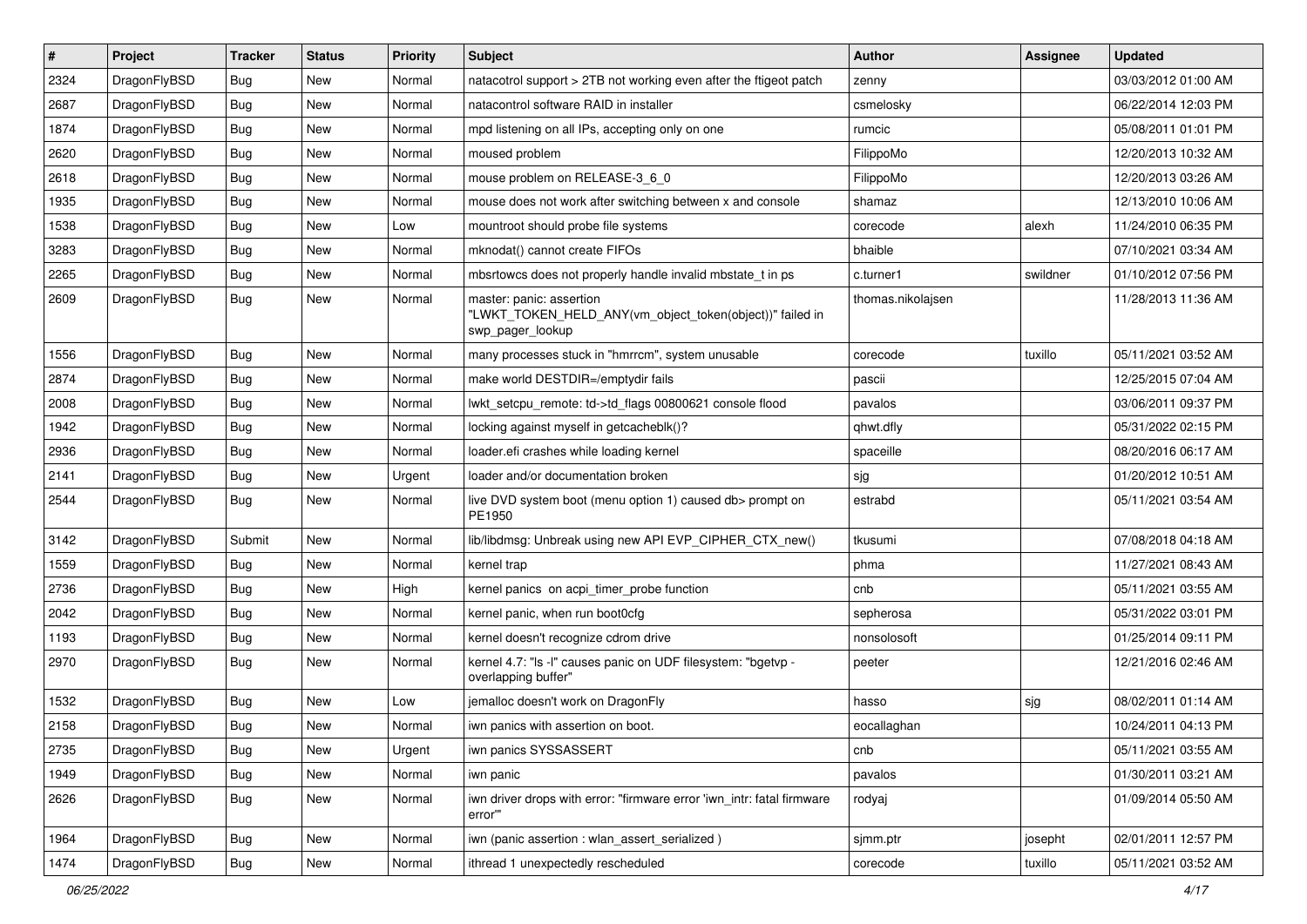| $\pmb{\#}$ | Project      | <b>Tracker</b> | <b>Status</b> | Priority | <b>Subject</b>                                                             | Author            | Assignee | <b>Updated</b>      |
|------------|--------------|----------------|---------------|----------|----------------------------------------------------------------------------|-------------------|----------|---------------------|
| 1867       | DragonFlyBSD | Bug            | New           | Normal   | it(4) motherboard and fan problems                                         | tuxillo           |          | 07/08/2011 10:48 AM |
| 2972       | DragonFlyBSD | Bug            | <b>New</b>    | Normal   | ipfw3 "deny to me" does not work correctly                                 | mneumann          |          | 12/27/2016 12:11 PM |
| 2788       | DragonFlyBSD | Bug            | New           | Normal   | ioctl GSLICEINFO: Not working for vnode slice                              | mneumann          |          | 02/12/2015 07:49 AM |
| 989        | DragonFlyBSD | <b>Bug</b>     | New           | Normal   | installer/fdisk trouble with wrapped values                                | Discodestroyer    |          | 02/18/2014 06:27 AM |
| 2182       | DragonFlyBSD | <b>Bug</b>     | New           | Normal   | if msk PHY FIFO underrun/overflow                                          | nonsolosoft       |          | 09/03/2012 06:39 AM |
| 1946       | DragonFlyBSD | <b>Bug</b>     | New           | Normal   | ieee80211 panic                                                            | pavalos           | josepht  | 01/27/2011 06:00 PM |
| 2329       | DragonFlyBSD | <b>Bug</b>     | New           | Normal   | ibm x3550 & acpi                                                           | ano               |          | 06/03/2014 11:37 AM |
| 2598       | DragonFlyBSD | Bug            | New           | Normal   | i386 via USB Booting                                                       | mbzadegan         |          | 10/21/2013 02:28 AM |
| 1714       | DragonFlyBSD | <b>Bug</b>     | <b>New</b>    | Low      | hwpmc                                                                      | alexh             | swildner | 08/18/2012 02:03 PM |
| 2140       | DragonFlyBSD | Bug            | <b>New</b>    | High     | hammer io delallocate panic with 'duplicate entry' message                 | ttw               |          | 10/07/2011 12:22 PM |
| 3316       | DragonFlyBSD | Bug            | New           | Normal   | hammer2 dirent create() allows creating >1 dirents with the same<br>name   | tkusumi           |          | 06/05/2022 12:35 PM |
| 3312       | DragonFlyBSD | Submit         | <b>New</b>    | Normal   | hammer2: redundant chain modify after chain creation                       | tkusumi           |          | 05/15/2022 01:35 PM |
| 2857       | DragonFlyBSD | <b>Bug</b>     | <b>New</b>    | Normal   | hammer stalls via bitcoin-qt                                               | tkusumi           |          | 11/30/2015 06:52 AM |
| 2552       | DragonFlyBSD | <b>Bug</b>     | <b>New</b>    | Low      | hammer recovery should indicate progress                                   | phma              |          | 05/03/2013 12:13 AM |
| 1984       | DragonFlyBSD | <b>Bug</b>     | New           | Normal   | hammer mount fails after crash - HAMMER: FIFO record bad head<br>signature | thomas.nikolajsen |          | 03/08/2011 06:57 PM |
| 2809       | DragonFlyBSD | Bug            | New           | Normal   | hammer mirror-stream                                                       | masu              |          | 04/10/2015 12:33 AM |
| 2123       | DragonFlyBSD | Bug            | New           | Normal   | hammer is losing files                                                     | schmir            |          | 08/30/2011 07:56 PM |
| 2387       | DragonFlyBSD | <b>Bug</b>     | New           | Normal   | hammer ignores -t during dedup                                             | phma              |          | 06/17/2012 12:30 PM |
| 2526       | DragonFlyBSD | <b>Bug</b>     | <b>New</b>    | Normal   | hammer cleanup doesn't run on first day of DST                             | pavalos           |          | 10/18/2016 05:28 PM |
| 1943       | DragonFlyBSD | <b>Bug</b>     | New           | Normal   | hammer assertion panic                                                     | peter             |          | 12/27/2010 12:45 AM |
| 2124       | DragonFlyBSD | Bug            | New           | Normal   | getty repeating too quickly on port /dev/ttyv0                             | sgeorge.ml        |          | 09/01/2011 04:28 AM |
| 3222       | DragonFlyBSD | Bug            | <b>New</b>    | Normal   | gcc - undefined reference to '__atomic_load' (missing libatomic?)          | mneumann          |          | 02/08/2020 02:45 AM |
| 3041       | DragonFlyBSD | Submit         | <b>New</b>    | Normal   | firmware: Remove embedding of multiple images in one module.               | Anonymous         |          | 12/25/2020 02:15 AM |
| 2790       | DragonFlyBSD | Submit         | New           | Low      | filedesc softrefs increment code factoring                                 | dclink            |          | 02/21/2015 04:00 AM |
| 2806       | DragonFlyBSD | Bug            | New           | Normal   | failed to configure a link-local address on ath0 (errno = 22)              | Chingyuan         |          | 05/25/2021 01:00 AM |
| 2886       | DragonFlyBSD | Bug            | New           | Normal   | dragonfly mail agent: sending a testmail causes high system load           | worf              |          | 02/05/2016 05:53 AM |
| 1951       | DragonFlyBSD | Bug            | <b>New</b>    | Normal   | dma timeouts at phyaddr on a good hdd                                      | peur.neu          |          | 01/04/2011 07:12 AM |
| 3141       | DragonFlyBSD | Bug            | New           | Normal   | dhclient blocks boot process                                               | rowo              |          | 12/16/2018 11:01 AM |
| 2082       | DragonFlyBSD | <b>Bug</b>     | New           | Normal   | dfbsd 2.10.1 amd64 - mc port build error with 'bmake bin-install'          | sun-doctor        |          | 05/25/2011 07:18 PM |
| 1876       | DragonFlyBSD | <b>Bug</b>     | <b>New</b>    | Normal   | devfs in jail + logging out from console(ttyv1+) -> panic                  | qhwt.dfly         | tuxillo  | 05/31/2022 03:24 PM |
| 2604       | DragonFlyBSD | Bug            | <b>New</b>    | Normal   | dell laptop does not boot with LATEST                                      | isenmann          |          | 11/20/2013 02:07 AM |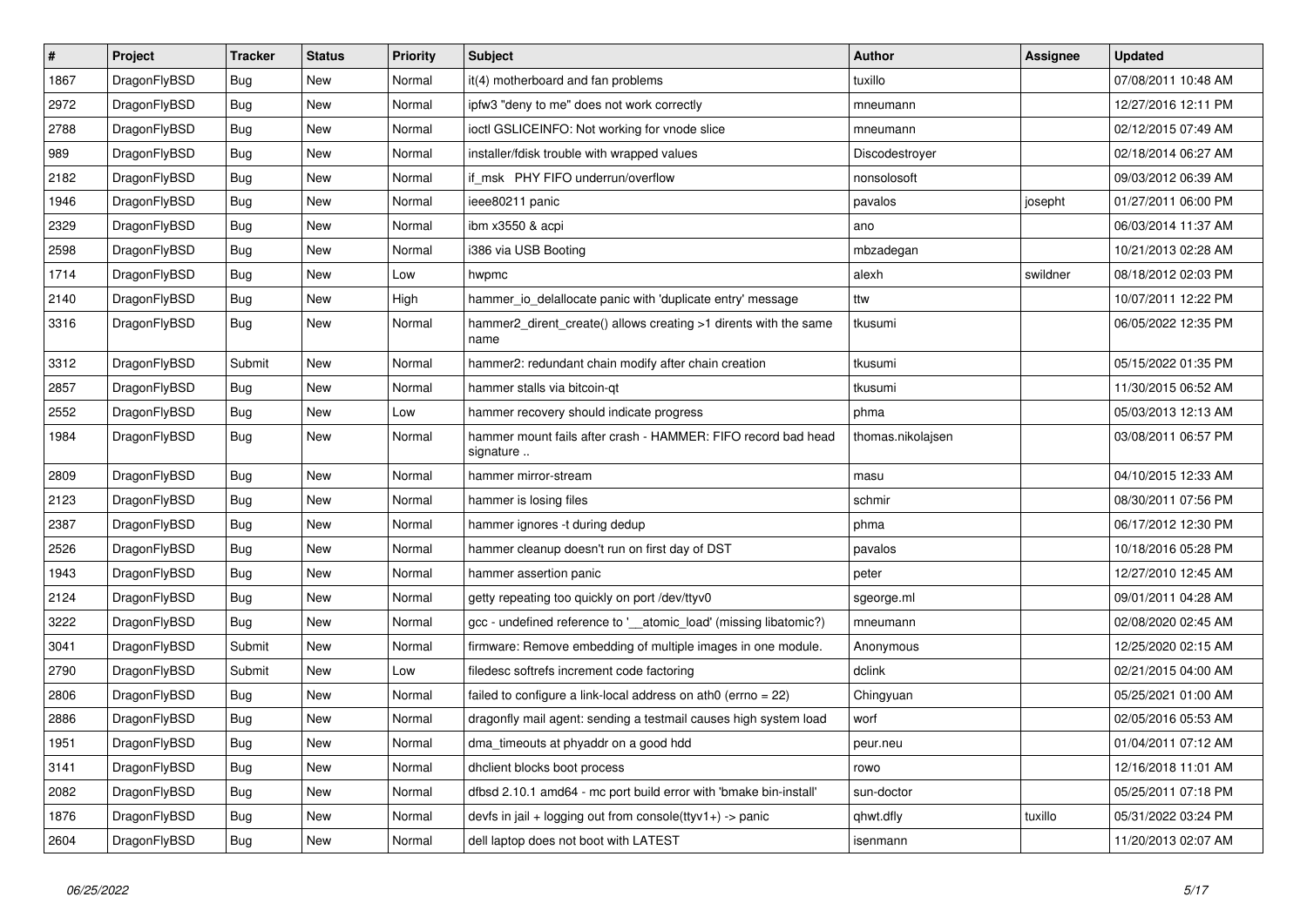| $\pmb{\#}$ | Project      | <b>Tracker</b> | <b>Status</b> | <b>Priority</b> | Subject                                                                                         | Author            | <b>Assignee</b> | <b>Updated</b>      |
|------------|--------------|----------------|---------------|-----------------|-------------------------------------------------------------------------------------------------|-------------------|-----------------|---------------------|
| 2917       | DragonFlyBSD | Bug            | <b>New</b>    | Normal          | da8: reading primary partition table: error accessing offset<br>000000000000 for 512            | liweitianux       |                 | 05/11/2021 08:43 PM |
| 3116       | DragonFlyBSD | Bug            | <b>New</b>    | Normal          | da0 detects on very big volume if to _remove_ usb install stick and<br>reboot on Intel NUC5PPYH | dpostolov         |                 | 01/07/2018 09:40 PM |
| 2569       | DragonFlyBSD | <b>Bug</b>     | <b>New</b>    | Normal          | ctime NFS                                                                                       | ferney            |                 | 08/11/2013 04:35 AM |
| 2319       | DragonFlyBSD | <b>Bug</b>     | New           | Normal          | crypt/passwd forward compat                                                                     | c.turner1         |                 | 02/28/2012 12:39 PM |
| 2547       | DragonFlyBSD | Bug            | <b>New</b>    | High            | crashed while doing a dry run of pkg_rolling-replace                                            | phma              |                 | 04/18/2013 10:40 PM |
| 3110       | DragonFlyBSD | <b>Bug</b>     | New           | Normal          | crash with ipfw3 under load                                                                     | bnegre82          |                 | 12/09/2017 06:22 AM |
| 2621       | DragonFlyBSD | <b>Bug</b>     | New           | Normal          | core dump using cdrom                                                                           | nonsolosoft       |                 | 12/27/2013 12:43 AM |
| 2712       | DragonFlyBSD | <b>Bug</b>     | <b>New</b>    | Normal          | connect(2) returns EINVAL when retrying after ECONNREFUSED                                      | jorisgio          |                 | 08/14/2014 05:31 PM |
| 2389       | DragonFlyBSD | <b>Bug</b>     | New           | Normal          | computer crashed while listing processes                                                        | phma              |                 | 06/18/2012 02:49 PM |
| 3240       | DragonFlyBSD | Bug            | New           | High            | compile error because of openssl with /usr/dports/security/rhash for<br>mysql 8 install         | <b>UlasSAYGIN</b> |                 | 06/04/2020 08:05 AM |
| 2924       | DragonFlyBSD | Bug            | <b>New</b>    | Normal          | cat -v fails to tag characters in extended table with M- prefix with<br>some locales            | sevan             |                 | 07/11/2016 07:18 AM |
| 2531       | DragonFlyBSD | Bug            | <b>New</b>    | Normal          | camcontrol fails to disable APM                                                                 | m.lombardi85      |                 | 03/23/2013 12:28 PM |
| 2882       | DragonFlyBSD | <b>Bug</b>     | New           | Low             | bridge sends packets from individual interfaces                                                 | arcade@b1t.name   |                 | 01/09/2016 12:43 PM |
| 3006       | DragonFlyBSD | <b>Bug</b>     | <b>New</b>    | Normal          | boot0cfg: panic in kern_udev.c in function _udev_dict_set_cstr when<br>installing in VirtualBox | MichiGreat        |                 | 04/01/2017 02:22 PM |
| 2680       | DragonFlyBSD | <b>Bug</b>     | <b>New</b>    | Low             | boot0cfg update makes box unbootable                                                            | herrgard          |                 | 06/10/2014 06:02 AM |
| 1525       | DragonFlyBSD | <b>Bug</b>     | New           | Normal          | boehm-gc problems                                                                               | hasso             |                 | 10/13/2012 07:13 PM |
| 1442       | DragonFlyBSD | Bug            | New           | Normal          | blocking SIGSEGV and triggering a segment violation produces an<br>all CPU consuming process    | corecode          | tuxillo         | 05/11/2021 03:52 AM |
| 1246       | DragonFlyBSD | Bug            | New           | Normal          | bad resolution (monitor desync) with livedvd                                                    | Przem0l           |                 | 02/18/2014 06:29 AM |
| 3143       | DragonFlyBSD | <b>Bug</b>     | New           | Normal          | assertion "0" failed in hammer2 inode xop chain sync                                            | cbin              |                 | 07/18/2018 12:50 PM |
| 2306       | DragonFlyBSD | <b>Bug</b>     | <b>New</b>    | Normal          | a crash starts the kernel debugger in text mode, but just reboots in X                          | phma              |                 | 02/11/2012 08:02 PM |
| 2115       | DragonFlyBSD | <b>Bug</b>     | New           | Normal          | [msk] system freeze after receive some paquet                                                   | bsdsx             |                 | 08/22/2011 10:22 AM |
| 2878       | DragonFlyBSD | Bug            | New           | Low             | [fix] CCVER problem when using clang and cpu extensions<br>(intrinsics)                         | arcade@b1t.name   |                 | 06/24/2016 04:25 AM |
| 2122       | DragonFlyBSD | Submit         | <b>New</b>    | Normal          | [Review] Fixes to the VFS layer                                                                 | ftigeot           |                 | 05/31/2022 03:25 PM |
| 2098       | DragonFlyBSD | Submit         | New           | Normal          | [PATCH] correct ath man page example<br>(/usr/src/share/man/man4/ath.4)                         | nobody            |                 | 11/15/2011 12:27 AM |
| 3226       | DragonFlyBSD | <b>Bug</b>     | New           | Normal          | Xorg freezes in vm: thread stuck in "objtrm1"                                                   | peeter            |                 | 04/08/2020 02:10 AM |
| 2311       | DragonFlyBSD | Bug            | New           | Normal          | Xorg crash having something to do with drm                                                      | phma              |                 | 02/22/2012 09:59 AM |
| 2808       | DragonFlyBSD | <b>Bug</b>     | New           | Normal          | X freeze by switching between X and VT - results in black screen                                | lukesky333        |                 | 05/11/2021 03:55 AM |
| 3284       | DragonFlyBSD | Bug            | New           | Normal          | Wrong towlower() result for U+038A                                                              | bhaible           |                 | 07/10/2021 03:34 AM |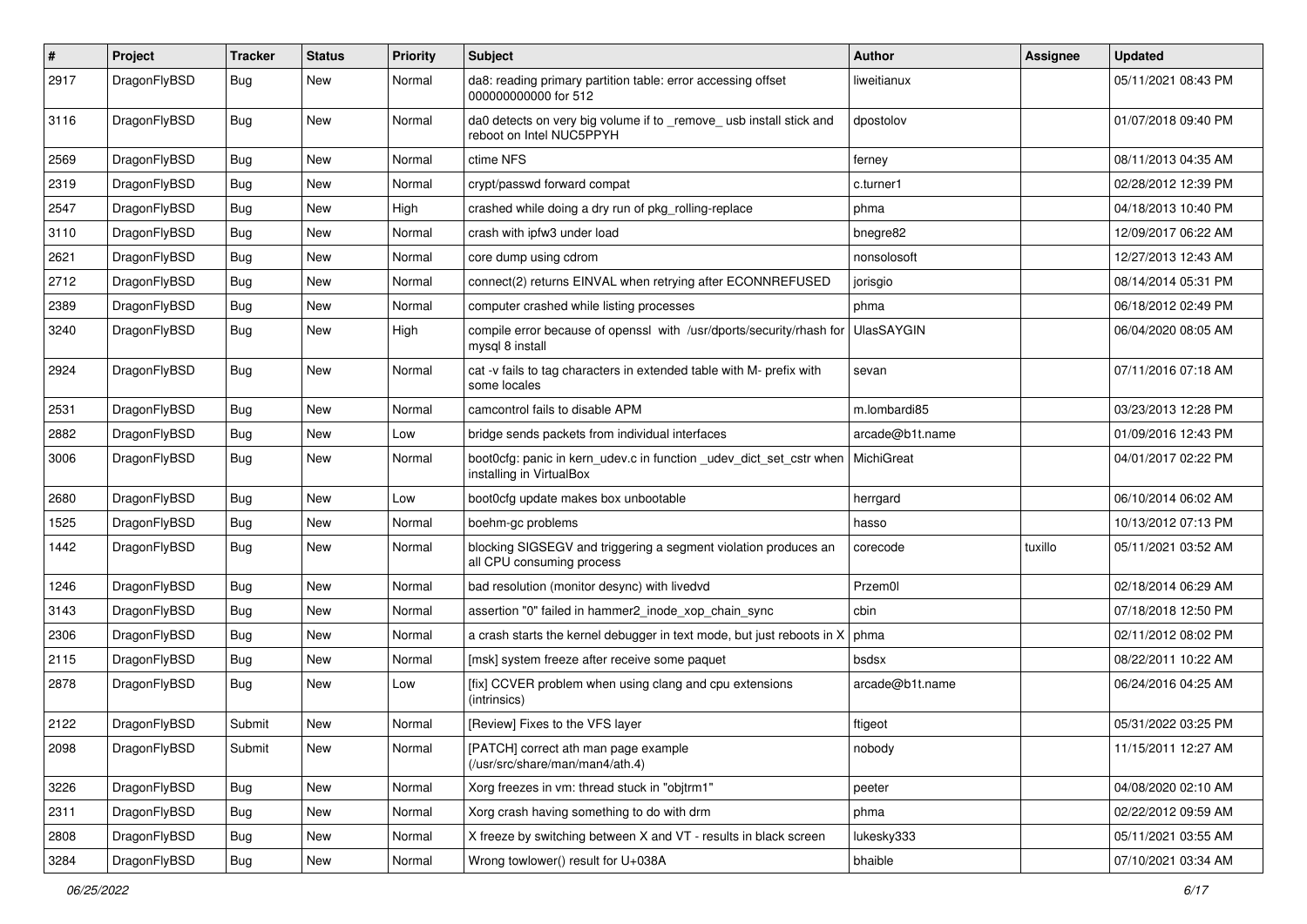| ∦    | Project      | <b>Tracker</b> | <b>Status</b> | <b>Priority</b> | <b>Subject</b>                                                                                                                                           | <b>Author</b>   | Assignee | <b>Updated</b>      |
|------|--------------|----------------|---------------|-----------------|----------------------------------------------------------------------------------------------------------------------------------------------------------|-----------------|----------|---------------------|
| 3302 | DragonFlyBSD | Bug            | <b>New</b>    | Normal          | Will not boot on System76 Lemur Pro (lemp10)                                                                                                             | piecuch         |          | 11/03/2021 10:21 AM |
| 2125 | DragonFlyBSD | <b>Bug</b>     | <b>New</b>    | Normal          | Weird garbage in dmesg                                                                                                                                   | herrgard        |          | 08/30/2011 08:04 PM |
| 341  | DragonFlyBSD | <b>Bug</b>     | <b>New</b>    | Normal          | Vinum erroneously repors devices as busy                                                                                                                 | corecode        | swildner | 01/21/2012 04:50 AM |
| 2622 | DragonFlyBSD | Bug            | <b>New</b>    | Normal          | VAIO FIT15E fn keys support                                                                                                                              | nonsolosoft     |          | 12/31/2013 01:31 AM |
| 3154 | DragonFlyBSD | Submit         | <b>New</b>    | Normal          | Update serial handling in bootloader                                                                                                                     | ddegroot        | dillon   | 11/06/2018 11:21 PM |
| 2316 | DragonFlyBSD | Bug            | New           | Normal          | Ungraceful invalid password handling for adding a new user in the<br>installer                                                                           | rune            |          | 04/27/2012 11:23 PM |
| 2675 | DragonFlyBSD | Bug            | <b>New</b>    | Low             | Ultimate N WiFi Link 5300 get iwn_intr: fatal firmware error on 5GHz                                                                                     | revuwa          |          | 05/11/2021 04:07 AM |
| 2061 | DragonFlyBSD | <b>Bug</b>     | <b>New</b>    | Normal          | USB keyboard boot panic                                                                                                                                  | sjg             |          | 05/04/2012 12:20 AM |
| 2077 | DragonFlyBSD | Bug            | <b>New</b>    | Normal          | USB devices conflicting                                                                                                                                  | srussell        |          | 05/17/2011 05:12 PM |
| 2802 | DragonFlyBSD | <b>Bug</b>     | <b>New</b>    | Normal          | USB Wifi urtwn0 crash from cd boot                                                                                                                       | opvalues        |          | 03/10/2015 01:07 AM |
| 3139 | DragonFlyBSD | Bug            | <b>New</b>    | Normal          | USB Mouse Does Not Work in DragonflyBSD guest on VirtualBox                                                                                              | chiguy1256      |          | 06/24/2018 10:14 PM |
| 2822 | DragonFlyBSD | Bug            | New           | Normal          | USB 3.0 stick throws "reading primary partition table: error<br>accessing offset 000[] for 152" error, while the stick works on any<br>other OS I tested | revuwa          | profmakx | 06/29/2015 05:56 AM |
| 3311 | DragonFlyBSD | <b>Bug</b>     | <b>New</b>    | Low             | TrueCrypt support may cause kernel crash                                                                                                                 | arcade@b1t.name |          | 04/29/2022 06:19 AM |
| 2153 | DragonFlyBSD | <b>Bug</b>     | <b>New</b>    | Normal          | Too many unuseful warnings at boot                                                                                                                       | juanfra684      |          | 10/18/2011 10:16 PM |
| 2371 | DragonFlyBSD | <b>Bug</b>     | <b>New</b>    | Normal          | Timezone problem with America/Sao_Paulo                                                                                                                  | raitech         |          | 05/17/2012 01:42 PM |
| 1982 | DragonFlyBSD | Bug            | <b>New</b>    | Low             | There is no linuxulator on x86-64                                                                                                                        | herrgard        |          | 05/31/2022 02:25 PM |
| 2820 | DragonFlyBSD | Bug            | New           | Normal          | TP-Link USB Wi-Fi adapter cannot be reattached to the system                                                                                             | shamaz          |          | 05/22/2015 09:45 PM |
| 3157 | DragonFlyBSD | <b>Bug</b>     | <b>New</b>    | Normal          | TP-Link UE300 not working in 5.2-RELEASE                                                                                                                 | tuxillo         |          | 11/15/2018 02:08 PM |
| 2308 | DragonFlyBSD | Bug            | <b>New</b>    | Normal          | System freeze when unloading snd_hda                                                                                                                     | jaydg           |          | 02/19/2012 07:15 AM |
| 1884 | DragonFlyBSD | <b>Bug</b>     | New           | Normal          | System completely freezes while listening music (devbuf: malloc<br>limit exceeded)                                                                       | shamaz          |          | 01/24/2011 05:00 PM |
| 2529 | DragonFlyBSD | Bug            | <b>New</b>    | Low             | Sundance network adapter is not detected and attached                                                                                                    | kworr           |          | 03/25/2013 02:29 AM |
| 1313 | DragonFlyBSD | Bug            | <b>New</b>    | Low             | Signal code in kernel needs major overhaul (signal queues,<br>si code, si addr)                                                                          | hasso           |          | 05/11/2021 04:00 AM |
| 2094 | DragonFlyBSD | Bug            | <b>New</b>    | Normal          | Segfault when gdb printing backtrace from core dump                                                                                                      | greenrd         |          | 06/25/2011 04:14 PM |
| 3278 | DragonFlyBSD | <b>Bug</b>     | <b>New</b>    | Normal          | Second screen image is distorted                                                                                                                         | arcade@b1t.name |          | 07/10/2021 03:36 AM |
| 3243 | DragonFlyBSD | <b>Bug</b>     | New           | Normal          | SMART status not reported properly for SSD disks                                                                                                         | daftaupe        |          | 09/09/2020 11:03 PM |
| 1194 | DragonFlyBSD | Bug            | <b>New</b>    | Normal          | SCSI errors while trying to copy photos from my camera                                                                                                   | elekktretterr   |          | 01/14/2015 04:39 PM |
| 2587 | DragonFlyBSD | <b>Bug</b>     | New           | Normal          | SATA DVD writer not detected by DragonFly                                                                                                                | srussell        |          | 09/04/2020 08:55 AM |
| 2095 | DragonFlyBSD | <b>Bug</b>     | New           | Low             | Running installer post-install: Unsupported DFUI transport "                                                                                             | greenrd         |          | 06/26/2011 09:20 AM |
| 3300 | DragonFlyBSD | <b>Bug</b>     | New           | Normal          | Running Xvnc from TigerVNC package through the INETD daemon<br>in TCP WAIT mode fails hard                                                               | adrian          |          | 01/08/2022 04:25 AM |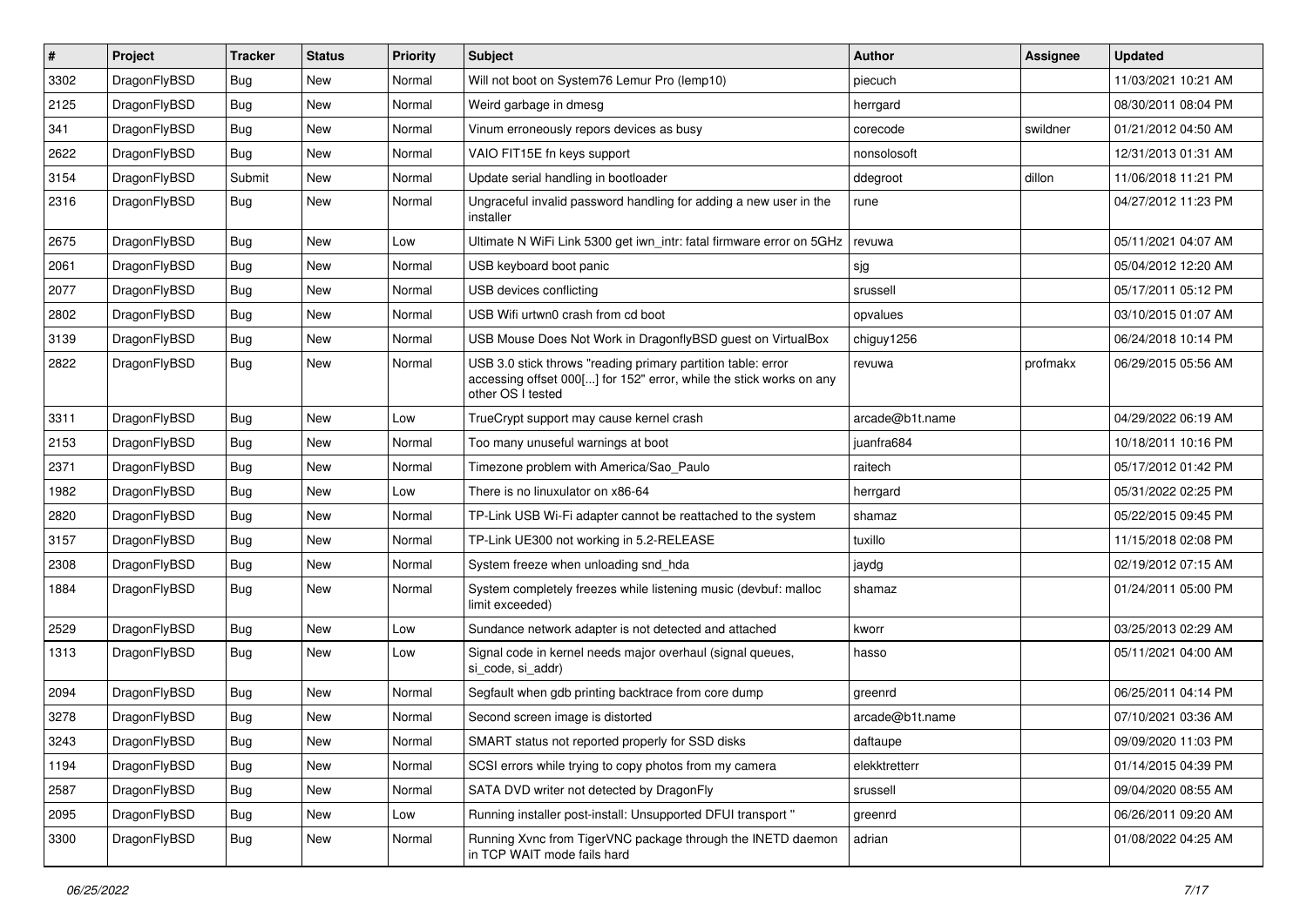| $\pmb{\#}$ | Project      | <b>Tracker</b> | <b>Status</b> | <b>Priority</b> | Subject                                                                                    | Author        | Assignee | <b>Updated</b>      |
|------------|--------------|----------------|---------------|-----------------|--------------------------------------------------------------------------------------------|---------------|----------|---------------------|
| 3029       | DragonFlyBSD | Bug            | New           | Normal          | Running DflyBSD 4.8 on FreeBSD bhyve as a guest                                            | iron          |          | 05/13/2022 04:33 AM |
| 3298       | DragonFlyBSD | Bug            | New           | Normal          | Running "w" and having logged in via XDM through VNC, "w" prints<br>an extra error message | piecuch       |          | 10/25/2021 09:16 AM |
| 2629       | DragonFlyBSD | Bug            | <b>New</b>    | Normal          | Replace gcc44 with llvm34, clang34, and libc++                                             | tuxillo       |          | 06/02/2014 02:30 PM |
| 2933       | DragonFlyBSD | Submit         | <b>New</b>    | Normal          | Remove unix domain socket support from cat(1)                                              | sevan         |          | 08/01/2016 08:10 PM |
| 2509       | DragonFlyBSD | Bug            | New           | Normal          | Redefinition of DIRBLKSIZ in restore(8)                                                    | swildner      |          | 06/04/2022 04:40 AM |
| 3134       | DragonFlyBSD | Bug            | <b>New</b>    | Normal          | RFC 3021 (/31 networks) appear to be unsupported                                           | jailbird      |          | 05/16/2018 11:03 PM |
| 2881       | DragonFlyBSD | Bug            | New           | Normal          | Pulseaudio hangs/resets system when starting X11                                           | mneumann      |          | 01/09/2016 03:08 AM |
| 3117       | DragonFlyBSD | Bug            | New           | Normal          | Problem with colours if "intel" video-driver used                                          | dpostolov     |          | 01/07/2018 11:35 PM |
| 2020       | DragonFlyBSD | Bug            | <b>New</b>    | Low             | Port brcm80211 driver from Linux to DragonFly BSD                                          | studer        |          | 03/05/2011 10:54 PM |
| 2092       | DragonFlyBSD | Bug            | New           | Normal          | Panic: Bad link elm 0x next->prev != elm                                                   | masterblaster | dillon   | 12/04/2011 12:49 PM |
| 2641       | DragonFlyBSD | Bug            | New           | Normal          | Panic when loading natapci as module                                                       | tuxillo       |          | 05/11/2021 03:54 AM |
| 1873       | DragonFlyBSD | Bug            | <b>New</b>    | Normal          | Panic upon usb mouse detach and reattaching                                                | rumcic        |          | 02/01/2011 09:53 AM |
| 1939       | DragonFlyBSD | Bug            | <b>New</b>    | Normal          | Panic on nightly build and stress test box                                                 | lentferj      |          | 12/18/2010 08:41 AM |
| 2071       | DragonFlyBSD | Bug            | New           | High            | Panic on assertion: (int)(flg->seq - seq) > 0 in hammer_flusher_flush<br>after inode error | vsrinivas     |          | 06/12/2011 07:59 AM |
| 2812       | DragonFlyBSD | <b>Bug</b>     | <b>New</b>    | Normal          | Panic on Intel DE3815TYKHE                                                                 | tmorp         |          | 05/14/2015 03:14 PM |
| 3199       | DragonFlyBSD | <b>Bug</b>     | <b>New</b>    | Normal          | PFS label not found panic                                                                  | tse           |          | 08/21/2019 03:51 AM |
| 3101       | DragonFlyBSD | <b>Bug</b>     | New           | Low             | PFI CGI install not working in dragonflybsd 5.0.1 USB install                              | bnegre82      |          | 05/11/2021 04:14 AM |
| 2161       | DragonFlyBSD | Bug            | New           | Normal          | Outdated xorg.conf file gets installed into etc and screws up mouse                        | eocallaghan   |          | 10/27/2011 01:51 PM |
| 2828       | DragonFlyBSD | Bug            | New           | High            | On AMD APUs and Bulldozer CPUs, the machdep.cpu_idle_hlt<br>sysctl should be 3 by default  | vadaszi       | vadaszi  | 05/11/2021 04:07 AM |
| 2051       | DragonFlyBSD | Bug            | <b>New</b>    | Normal          | No ipv6 lan route entry created on 2.10                                                    | ftigeot       |          | 04/21/2011 10:37 AM |
| 1774       | DragonFlyBSD | Bug            | New           | Normal          | New IP header cleanup branch available for testing                                         | dillon        |          | 05/15/2022 10:59 AM |
| 679        | DragonFlyBSD | Bug            | <b>New</b>    | Low             | Netgraph backward compatibility for old *LEN constants                                     | nant          | nant     | 02/18/2014 05:45 AM |
| 2496       | DragonFlyBSD | <b>Bug</b>     | <b>New</b>    | Normal          | NTFS malloc limit exceeded                                                                 | plasmob       | tuxillo  | 02/19/2013 08:47 AM |
| 1695       | DragonFlyBSD | <b>Bug</b>     | <b>New</b>    | Normal          | NFS-related system breakdown                                                               | Anonymous     |          | 04/10/2014 12:35 AM |
| 1463       | DragonFlyBSD | <b>Bug</b>     | New           | Normal          | Mountroot before drives are initialized                                                    | elekktretterr |          | 12/07/2010 01:30 PM |
| 2887       | DragonFlyBSD | <b>Bug</b>     | New           | Low             | Missing extattr_namespace_to_string and<br>extattr_string_to_namespace functions           | rubenk        |          | 02/06/2016 05:09 AM |
| 3165       | DragonFlyBSD | Bug            | <b>New</b>    | Normal          | Looping at boot time                                                                       | gop           |          | 12/28/2018 01:04 PM |
| 2004       | DragonFlyBSD | <b>Bug</b>     | New           | Normal          | LWKT_WAIT_IPIQ panic                                                                       | steve         |          | 03/08/2011 05:46 PM |
| 1899       | DragonFlyBSD | Bug            | New           | Normal          | Keyboard doesn't work                                                                      | fransm        |          | 05/15/2022 03:32 PM |
| 3218       | DragonFlyBSD | Bug            | New           | Normal          | Kernel panics are not sent to comconsole when booted over EFI                              | mqudsi        |          | 12/02/2019 08:52 PM |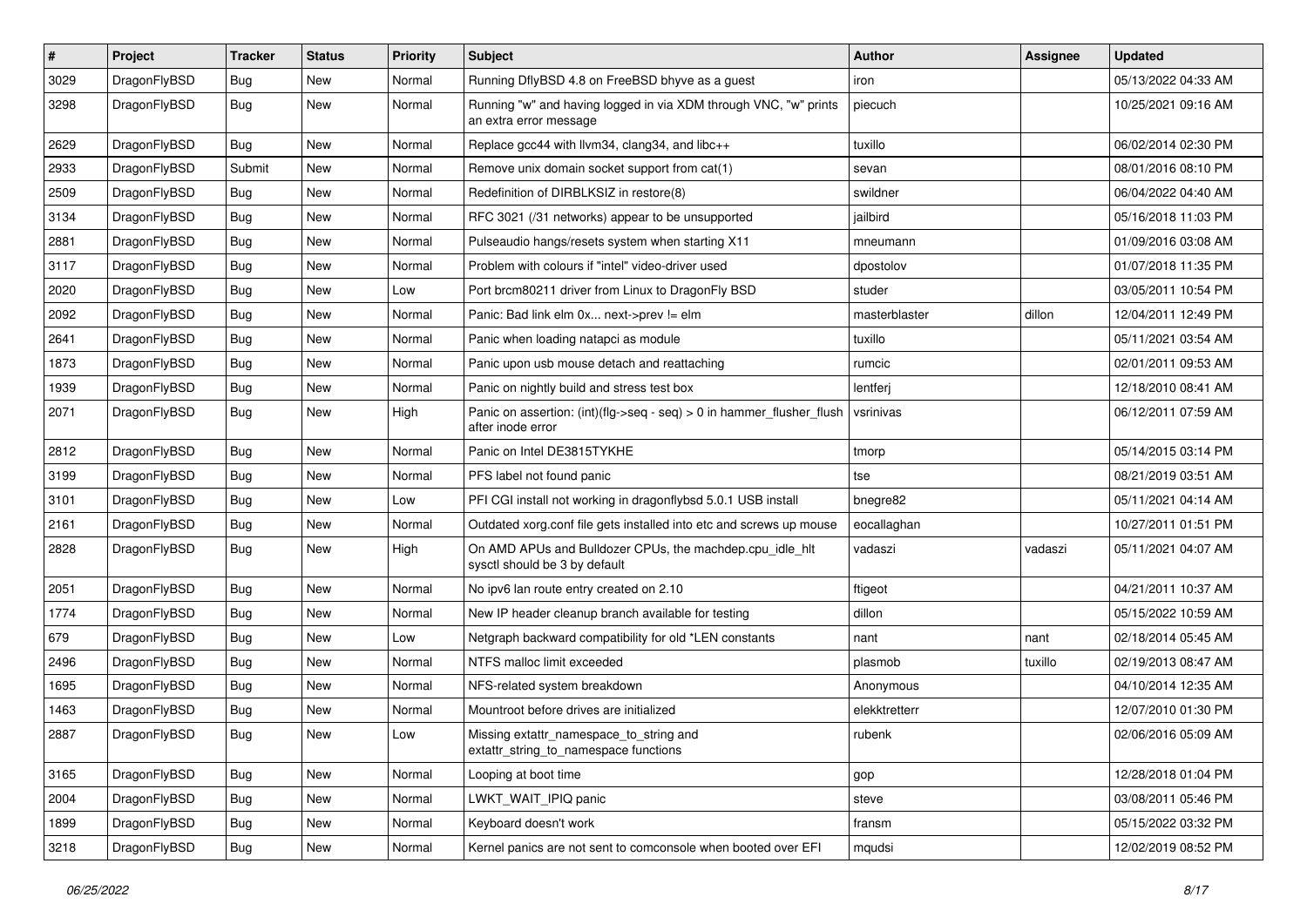| $\vert$ # | Project      | <b>Tracker</b> | <b>Status</b> | <b>Priority</b> | Subject                                                                                                                                                     | Author       | Assignee | <b>Updated</b>      |
|-----------|--------------|----------------|---------------|-----------------|-------------------------------------------------------------------------------------------------------------------------------------------------------------|--------------|----------|---------------------|
| 2421      | DragonFlyBSD | Bug            | New           | High            | Kernel panic: vm_fault: page 0xc0f70000 not busy!                                                                                                           | lentferj     |          | 10/03/2012 08:16 AM |
| 2052      | DragonFlyBSD | Bug            | <b>New</b>    | Normal          | Kernel panic: CPU APIC ID out of range                                                                                                                      | Anonymous    |          | 05/02/2011 11:06 AM |
| 3129      | DragonFlyBSD | <b>Bug</b>     | <b>New</b>    | High            | Kernel panic with 5.2.0 on A2SDi-4C-HLN4F                                                                                                                   | stateless    |          | 04/24/2018 12:50 AM |
| 3224      | DragonFlyBSD | <b>Bug</b>     | New           | Normal          | Kernel panic when trying to ping6                                                                                                                           | zhtw         |          | 03/08/2020 08:55 AM |
| 3235      | DragonFlyBSD | Bug            | <b>New</b>    | Normal          | Kernel panic in devfs vnops.c                                                                                                                               | mneumann     |          | 04/28/2020 07:00 AM |
| 2891      | DragonFlyBSD | <b>Bug</b>     | New           | Normal          | Kernel panic in IEEE802.11 related code                                                                                                                     | shamaz       |          | 05/29/2016 05:49 PM |
| 1594      | DragonFlyBSD | <b>Bug</b>     | New           | Normal          | Kernel panic during boot from Live CD on Dell E6400                                                                                                         | bodie        |          | 05/11/2021 03:54 AM |
| 3247      | DragonFlyBSD | <b>Bug</b>     | <b>New</b>    | Normal          | Kernel panic doing nothing much                                                                                                                             | phma         |          | 09/12/2020 11:40 PM |
| 2250      | DragonFlyBSD | <b>Bug</b>     | New           | Normal          | Kernel panic                                                                                                                                                | adamk        |          | 11/23/2018 01:10 AM |
| 2473      | DragonFlyBSD | <b>Bug</b>     | New           | Normal          | Kernel crash when trying to up the wpi0 device (Dfly<br>v3.3.0.758.g47388-DEVELOPMENT)                                                                      | tomaz        |          | 02/24/2014 08:50 AM |
| 3280      | DragonFlyBSD | <b>Bug</b>     | New           | Normal          | KMS console and i915(4) not working in 6.0                                                                                                                  | cmusser      |          | 07/10/2021 03:35 AM |
| 1192      | DragonFlyBSD | Submit         | New           | Normal          | KKASSERTs in sys/kern/uipc_{msg,socket}.c are too strict                                                                                                    | rumcic       |          | 05/11/2021 04:07 AM |
| 2994      | DragonFlyBSD | <b>Bug</b>     | <b>New</b>    | Normal          | Intermittent boot hangs after git: hammer - HAMMER Version 7                                                                                                | davshao      |          | 03/30/2017 02:06 PM |
| 3120      | DragonFlyBSD | <b>Bug</b>     | <b>New</b>    | Normal          | Intel AC 8260 firmware does not load                                                                                                                        | Vintodrimmer |          | 08/28/2018 03:30 AM |
| 2859      | DragonFlyBSD | <b>Bug</b>     | <b>New</b>    | Low             | Installer configuration menu always highlights "Select timezone", no<br>matter which step was last completed.                                               | cgag         |          | 12/02/2015 01:54 PM |
| 2858      | DragonFlyBSD | <b>Bug</b>     | New           | Low             | Installer "Local or UTC" question should have "No" selected by<br>default.                                                                                  | cgag         |          | 12/02/2015 01:18 PM |
| 1836      | DragonFlyBSD | <b>Bug</b>     | <b>New</b>    | Normal          | Incorrect TCP checksum show up in tcpdump                                                                                                                   | robgar1      |          | 05/15/2022 11:22 AM |
| 2535      | DragonFlyBSD | <b>Bug</b>     | <b>New</b>    | Normal          | Imap processes apparentlt blocked on disk I/O                                                                                                               | ftigeot      |          | 04/02/2013 09:31 AM |
| 1882      | DragonFlyBSD | <b>Bug</b>     | New           | Low             | Idea for handling new USB vendor/device codes                                                                                                               | bmk          |          | 10/20/2010 12:15 PM |
| 3215      | DragonFlyBSD | <b>Bug</b>     | New           | Normal          | Hang in tcdrain(3) after write(3)                                                                                                                           | noloader     |          | 11/25/2019 03:08 PM |
| 2738      | DragonFlyBSD | <b>Bug</b>     | <b>New</b>    | Normal          | Hammer: Strange behavior when trying to recover old version of<br>moved file                                                                                | roland       |          | 11/20/2014 08:02 AM |
| 2915      | DragonFlyBSD | Bug            | New           | High            | Hammer mirror-copy problem                                                                                                                                  | t_dfbsd      |          | 08/25/2016 05:28 AM |
| 3194      | DragonFlyBSD | <b>Bug</b>     | <b>New</b>    | High            | Hammer kernel crash on mirror-stream of PFS after upgrade<br>(assertion "cursor->flags &<br>HAMMER_CURSOR_ITERATE_CHECK" failed in<br>hammer_btree_iterate) | Anonymous    |          | 06/29/2019 01:32 PM |
| 1907      | DragonFlyBSD | Bug            | New           | Normal          | Hammer crash in hammer flusher flush()                                                                                                                      | swildner     |          | 11/11/2010 05:07 AM |
| 2852      | DragonFlyBSD | <b>Bug</b>     | New           | Normal          | Hammer File System - hangs on undo during system boot / mount -<br>will not recover on DragonFlyBSD newer than 3.6.0                                        | abale        |          | 05/11/2021 04:07 AM |
| 2803      | DragonFlyBSD | <b>Bug</b>     | <b>New</b>    | Normal          | HAMMER: Warning: UNDO area too small!                                                                                                                       | ftigeot      |          | 03/11/2015 03:42 PM |
| 3246      | DragonFlyBSD | Bug            | New           | Normal          | HAMMER2 unable to handle ENOSPC properly                                                                                                                    | tkusumi      |          | 09/04/2020 11:11 AM |
| 3249      | DragonFlyBSD | <b>Bug</b>     | New           | Normal          | HAMMER2 fsync(2) not working properly                                                                                                                       | tkusumi      |          | 09/21/2020 07:07 AM |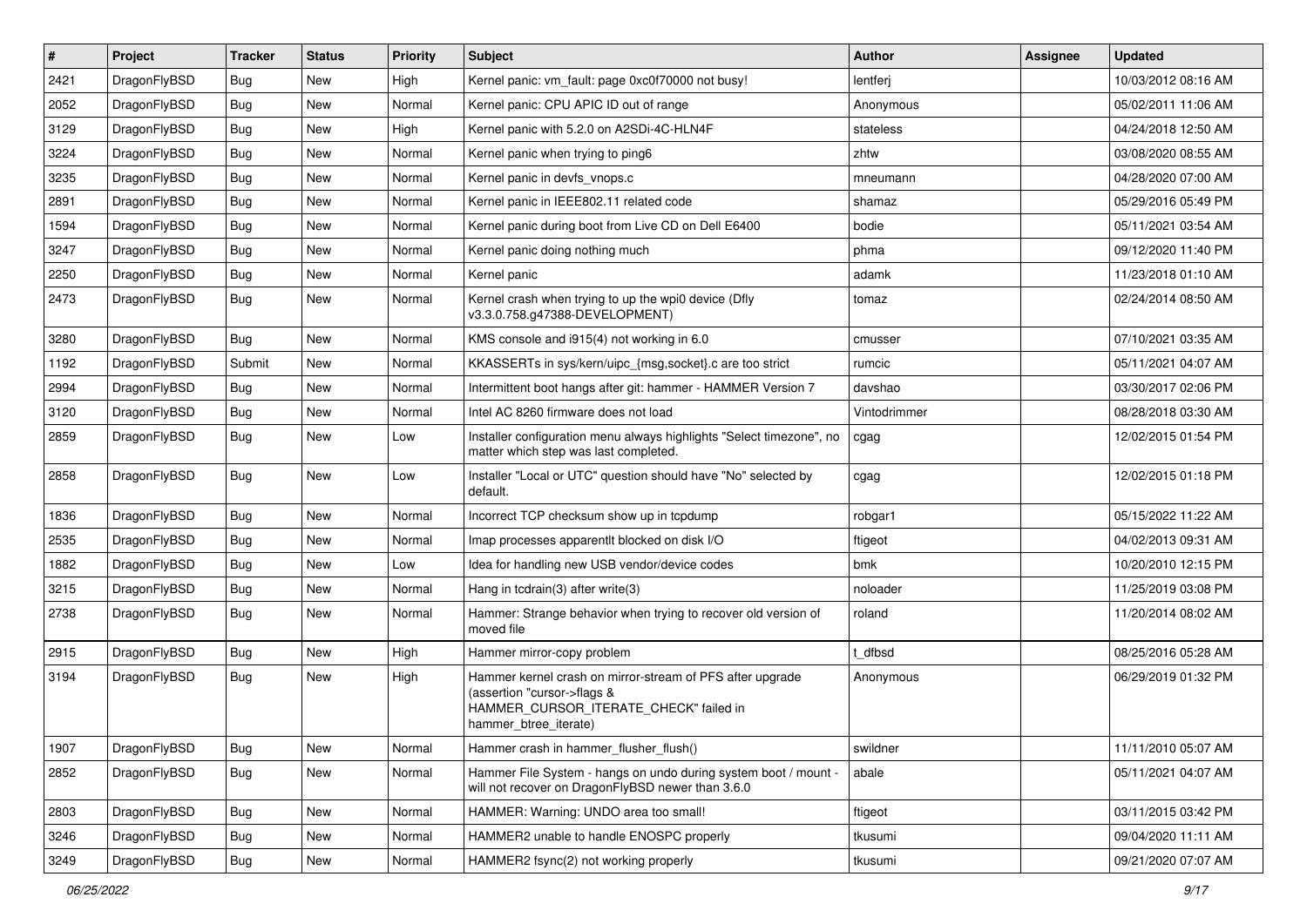| $\vert$ # | Project      | <b>Tracker</b> | <b>Status</b> | <b>Priority</b> | <b>Subject</b>                                                                                            | <b>Author</b> | Assignee | <b>Updated</b>      |
|-----------|--------------|----------------|---------------|-----------------|-----------------------------------------------------------------------------------------------------------|---------------|----------|---------------------|
| 2287      | DragonFlyBSD | Bug            | <b>New</b>    | Normal          | HAMMER(ROOT) Illegal UNDO TAIL signature at<br>300000001967c000                                           | v0n3t4n1      |          | 11/07/2018 01:22 AM |
| 2863      | DragonFlyBSD | Bug            | New           | Normal          | HAMMER synch tid is zero                                                                                  | shamaz        |          | 12/12/2015 11:24 PM |
| 2647      | DragonFlyBSD | Bug            | <b>New</b>    | Normal          | HAMMER panic on 3.6.0                                                                                     | tuxillo       |          | 05/11/2021 03:54 AM |
| 2898      | DragonFlyBSD | <b>Bug</b>     | <b>New</b>    | Normal          | <b>HAMMER</b> panic                                                                                       | pavalos       |          | 11/03/2018 07:05 AM |
| 3047      | DragonFlyBSD | <b>Bug</b>     | <b>New</b>    | Normal          | <b>HAMMER critical write error</b>                                                                        | samuel        |          | 06/19/2019 09:50 AM |
| 3301      | DragonFlyBSD | <b>Bug</b>     | <b>New</b>    | Normal          | Gkrellm from the packages is not showing logged in users in main<br>window, logged in users always $== 0$ | adrian        |          | 01/08/2022 04:24 AM |
| 2674      | DragonFlyBSD | <b>Bug</b>     | <b>New</b>    | Normal          | <b>GPT Support</b>                                                                                        | ftigeot       |          | 12/28/2015 02:54 PM |
| 1947      | DragonFlyBSD | Bug            | <b>New</b>    | Low             | GA-880GM-UD2H (rev. 1.3) AHCI fails to detect disks at the end of<br>the RAID controller                  | eocallaghan   |          | 11/27/2021 08:46 AM |
| 1877      | DragonFlyBSD | Bug            | <b>New</b>    | Normal          | Freeze during 1st hammer cleanup after new install                                                        | elekktretterr |          | 05/15/2022 11:43 AM |
| 3201      | DragonFlyBSD | Submit         | <b>New</b>    | Normal          | Fixes make search display                                                                                 | htse          |          | 08/20/2021 04:02 PM |
| 3266      | DragonFlyBSD | <b>Bug</b>     | <b>New</b>    | High            | Filesystems broken due to "KKASSERT(count &<br>TOK COUNTMASK);"                                           | tkusumi       |          | 03/15/2021 01:21 PM |
| 2072      | DragonFlyBSD | <b>Bug</b>     | <b>New</b>    | Normal          | Fatal trap 12: stopped at lwkt_send_ipiq3                                                                 | rumcic        |          | 05/17/2011 04:12 AM |
| 2799      | DragonFlyBSD | Bug            | New           | Normal          | Fatal trap 12 caused by moused(8) -p/dev/cual0                                                            | opvalues      |          | 03/04/2015 11:01 PM |
| 3147      | DragonFlyBSD | Submit         | New           | Normal          | Enable headless installation                                                                              | ddegroot      |          | 10/09/2018 01:25 PM |
| 3124      | DragonFlyBSD | Bug            | New           | High            | DragonFlyBSD 5.0.2 with Hammer2 with UEFI install doesn't boot                                            | wiesl         |          | 06/18/2019 05:07 AM |
| 3197      | DragonFlyBSD | Bug            | New           | Normal          | DragonFly upgrades                                                                                        | tse           |          | 04/18/2020 04:18 PM |
| 2619      | DragonFlyBSD | <b>Bug</b>     | <b>New</b>    | Normal          | DragonFly 3.6 can't be installed on a 6TB volume                                                          | ftigeot       |          | 02/23/2014 11:55 PM |
| 2595      | DragonFlyBSD | Bug            | New           | Normal          | DragonFly 3.4.3 crashes on SUN Blade X6250 with Qlogic ISP 2432<br>FC card                                | Turvamies     |          | 10/07/2013 11:53 AM |
| 2585      | DragonFlyBSD | <b>Bug</b>     | <b>New</b>    | Normal          | Dfly 3.4.3 on ESXi 5.1, HP Smart Array P410 passthrough<br>recognised, but not functioning                | yggdrasil     | swildner | 05/09/2022 08:14 AM |
| 2495      | DragonFlyBSD | <b>Bug</b>     | <b>New</b>    | High            | DFBSD v3.3.0.960.g553fe7 - ocnt != 0" failed in<br>prop object release                                    | tuxillo       |          | 05/31/2022 04:08 PM |
| 2498      | DragonFlyBSD | <b>Bug</b>     | New           | Normal          | DFBSD v3.2.2-RELEASE - LIST_FIRST(&bp->b_dep) == NULL"<br>failed in vfs vmio release                      | tuxillo       |          | 05/31/2022 04:09 PM |
| 1959      | DragonFlyBSD | <b>Bug</b>     | New           | Normal          | DFBSD v2.9.1.422.gc98f2 - Panic during boot - IPv6 and PF                                                 | tuxillo       |          | 01/13/2011 03:37 AM |
| 2171      | DragonFlyBSD | <b>Bug</b>     | New           | Normal          | DFBSD v2.13.0.151.gdc8442 - panic: assertion "(*ptep &<br>$(PG_MANAGED PG_V)) == PG_V"$                   | tuxillo       |          | 11/04/2011 05:06 PM |
| 2166      | DragonFlyBSD | <b>Bug</b>     | <b>New</b>    | Normal          | DFBSD v2.13.0.109.g05b9d - Strange lockups                                                                | tuxillo       |          | 10/29/2011 11:20 AM |
| 2129      | DragonFlyBSD | Bug            | New           | Normal          | DFBSD v2.11.0.661.gf9438 i386 - panic: lockmgr thrd sleep                                                 | tuxillo       |          | 09/05/2011 09:49 AM |
| 2084      | DragonFlyBSD | Bug            | New           | Normal          | DFBSD v2.11.0.242.g4d317 - panic: zone: entry not free                                                    | tuxillo       |          | 07/03/2012 01:23 AM |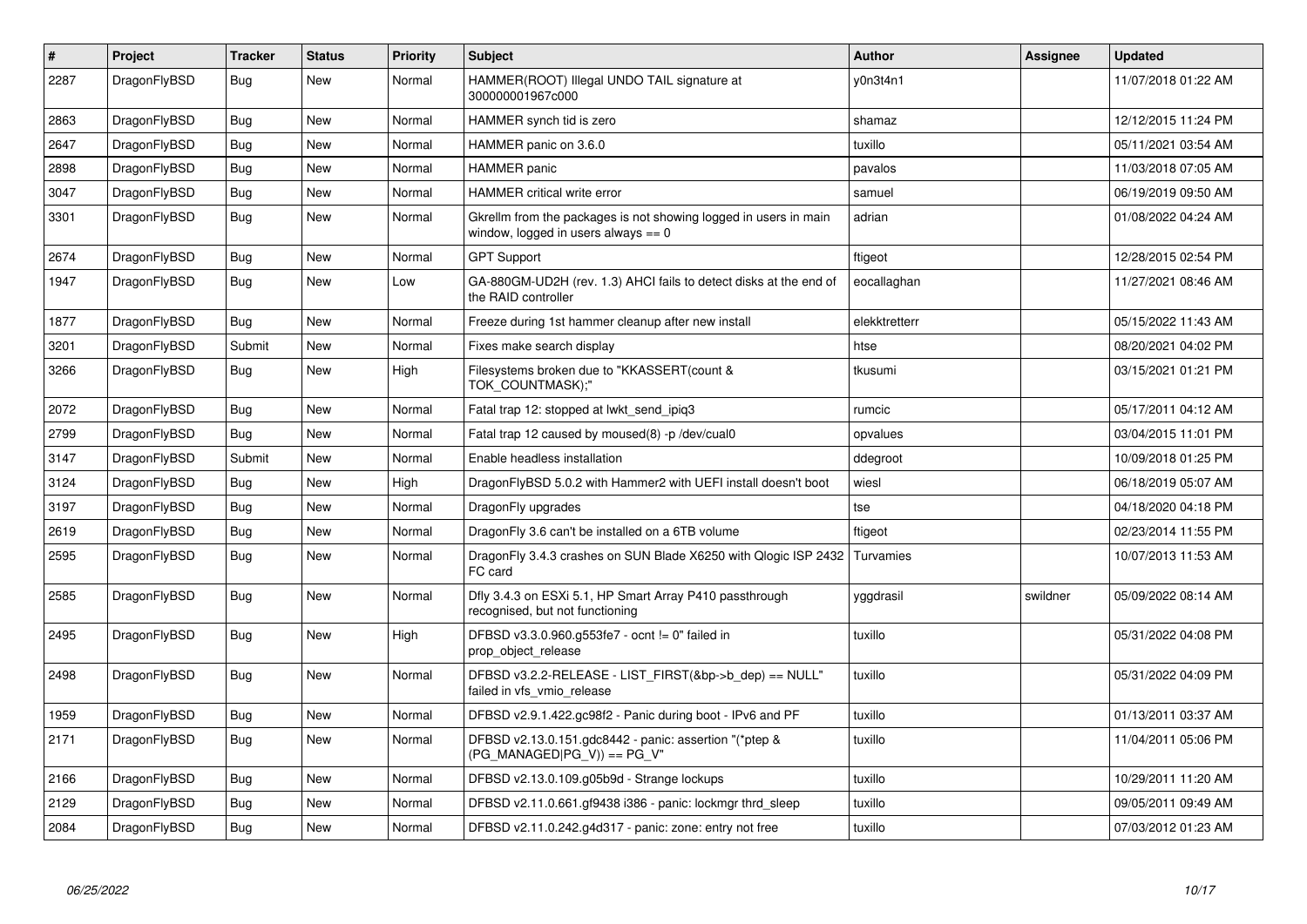| $\pmb{\#}$ | Project      | <b>Tracker</b> | <b>Status</b> | <b>Priority</b> | Subject                                                                                      | Author       | <b>Assignee</b> | <b>Updated</b>      |
|------------|--------------|----------------|---------------|-----------------|----------------------------------------------------------------------------------------------|--------------|-----------------|---------------------|
| 2078       | DragonFlyBSD | Bug            | New           | Normal          | DFBSD i386 v2.11.0.201.g3ed2f - Panic during installworld into a<br>vn0 device               | tuxillo      |                 | 05/19/2011 07:50 PM |
| 2283       | DragonFlyBSD | Bug            | <b>New</b>    | Normal          | DFBSD DragonFly v2.13.0.957.g4f459 - pmap_release: page<br>should already be gone 0xc27120bc | tuxillo      |                 | 01/23/2012 03:03 AM |
| 1198       | DragonFlyBSD | <b>Bug</b>     | <b>New</b>    | High            | DDB loops panic in db_read_bytes                                                             | corecode     | tuxillo         | 05/11/2021 03:51 AM |
| 3208       | DragonFlyBSD | <b>Bug</b>     | New           | Normal          | Crash related to nfsd                                                                        | tse          |                 | 06/11/2020 05:52 AM |
| 2444       | DragonFlyBSD | Bug            | <b>New</b>    | Normal          | Crash during Hammer overnight cleanup                                                        | justin       |                 | 11/04/2012 07:58 AM |
| 3281       | DragonFlyBSD | <b>Bug</b>     | New           | Normal          | Crash after leaving unattended for a while                                                   | bhaible      |                 | 07/10/2021 03:32 AM |
| 1916       | DragonFlyBSD | <b>Bug</b>     | <b>New</b>    | Normal          | Constant crashes on x86 64 with UFS                                                          | lentferj     |                 | 11/21/2010 07:40 PM |
| 2611       | DragonFlyBSD | <b>Bug</b>     | <b>New</b>    | Normal          | Change in IP address results in network not working                                          | phma         |                 | 12/05/2013 07:55 PM |
| 1961       | DragonFlyBSD | <b>Bug</b>     | New           | Normal          | Can't create dump from DDB                                                                   | shamaz       |                 | 01/29/2011 09:02 PM |
| 3313       | DragonFlyBSD | Bug            | New           | Normal          | Can't boot from my live USB at all. The kernel loading process<br>hangs.                     | rempas       |                 | 06/03/2022 12:16 AM |
| 1786       | DragonFlyBSD | <b>Bug</b>     | <b>New</b>    | Normal          | Calling NULL function pointer initiates panic loop                                           | sjg          |                 | 10/11/2010 05:28 PM |
| 2210       | DragonFlyBSD | Bug            | <b>New</b>    | Normal          | Bugtracker cannot assign default project for new users                                       | ahuete.devel |                 | 11/17/2011 11:30 AM |
| 1430       | DragonFlyBSD | <b>Bug</b>     | New           | Normal          | Buggy $w(1)$ ?                                                                               | hasso        | alexh           | 11/24/2010 08:09 AM |
| 2870       | DragonFlyBSD | Bug            | <b>New</b>    | High            | Broken text and icons when glamor acceleration is used                                       | 375gnu       | ftigeot         | 01/31/2016 12:13 AM |
| 3314       | DragonFlyBSD | Bug            | <b>New</b>    | Normal          | Bring virtio_console(4) from FreeBSD                                                         | tuxillo      | tuxillo         | 05/29/2022 08:24 AM |
| 2630       | DragonFlyBSD | <b>Bug</b>     | New           | Normal          | Bring in latest iconv fixes from FreeBSD10 as well as csmapper<br>updates                    | tuxillo      |                 | 05/11/2021 03:54 AM |
| 2434       | DragonFlyBSD | Bug            | New           | Normal          | BTX Halted - Boot fails on USB/GUI                                                           | lucmv        |                 | 10/17/2012 08:12 PM |
| 1975       | DragonFlyBSD | Bug            | New           | Normal          | Applications seg fault in select() and poll()                                                | rumcic       |                 | 05/31/2022 02:58 PM |
| 2430       | DragonFlyBSD | Bug            | <b>New</b>    | Normal          | Alternate Password Hash method                                                               | robin.carey1 |                 | 10/07/2012 06:28 AM |
| 2921       | DragonFlyBSD | Submit         | New           | Normal          | Allow moused to accept userland mouse events                                                 | tautolog     |                 | 05/11/2021 04:08 AM |
| 3189       | DragonFlyBSD | Bug            | New           | Normal          | Allow DragonFly Mail Agent to accept an alternate config via<br>command line switch          | iang         |                 | 08/16/2021 12:42 AM |
| 2423       | DragonFlyBSD | <b>Bug</b>     | <b>New</b>    | Urgent          | After multiple panics/locks, hitting KKASSERT in<br>hammer_init_cursor                       | rumcic       |                 | 09/18/2012 02:28 AM |
| 3276       | DragonFlyBSD | Submit         | New           | Normal          | Add option controlling whether gpt expand expands the last partition<br>(needs testing)      | falsifian    |                 | 07/10/2021 03:35 AM |
| 3227       | DragonFlyBSD | Submit         | <b>New</b>    | Normal          | Add HAMMER2 instructions in the installation medium README                                   | daftaupe     |                 | 03/26/2020 03:34 PM |
| 3135       | DragonFlyBSD | Submit         | New           | Normal          | Add EVFILT_RECV and EVFILT_SEND                                                              | tautolog     |                 | 05/25/2018 09:59 PM |
| 1923       | DragonFlyBSD | <b>Bug</b>     | New           | Normal          | Abysmal NFS performance with IPv6                                                            | ftigeot      |                 | 12/05/2010 09:34 PM |
| 2568       | DragonFlyBSD | Bug            | New           | Normal          | AHCI panic                                                                                   | josepht      |                 | 06/07/2013 05:52 PM |
| 3107       | DragonFlyBSD | <b>Bug</b>     | New           | Low             | ACPI interrupt storm when loading i915 on Lenovo T460                                        | oyvinht      |                 | 07/15/2020 07:01 AM |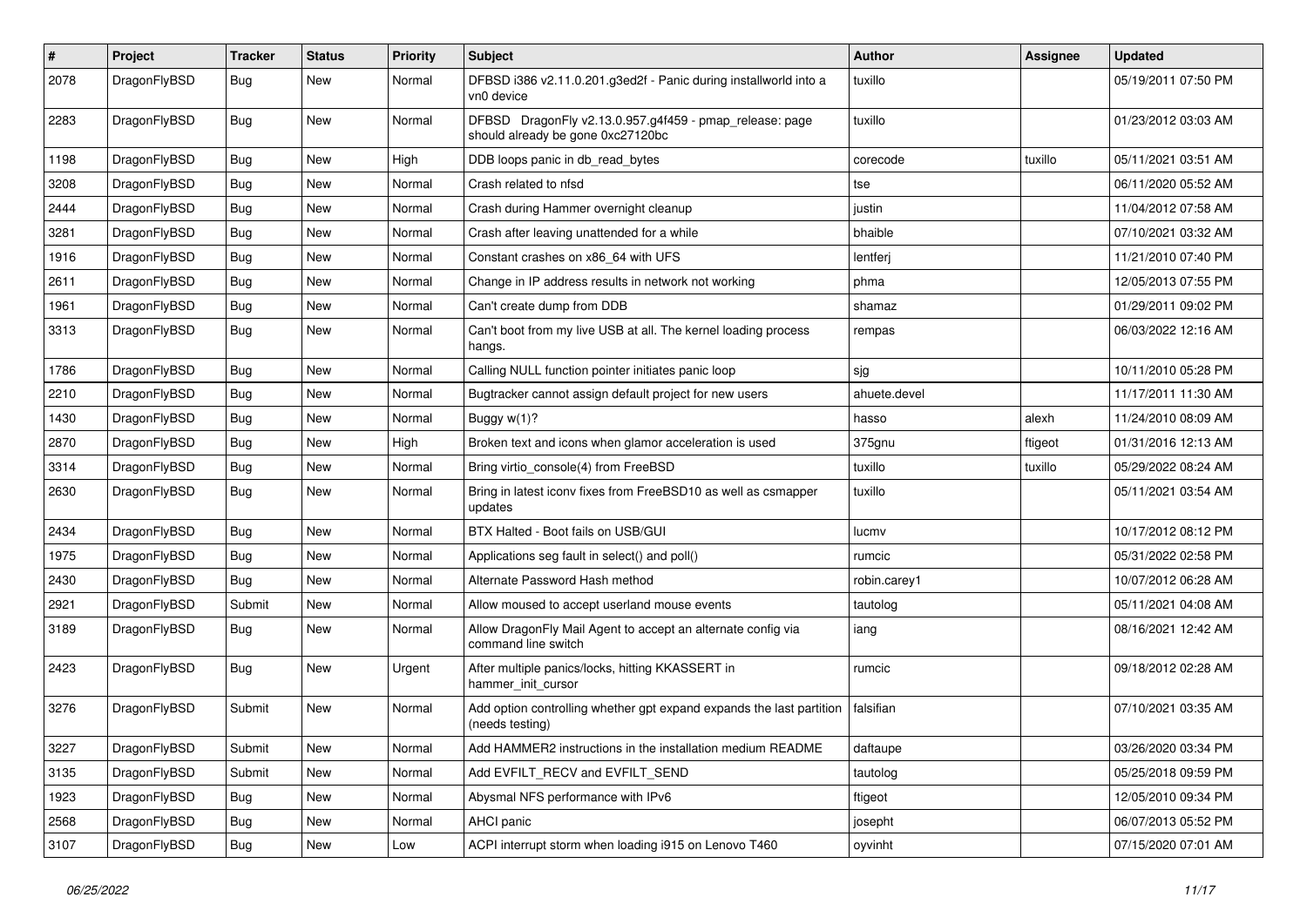| $\vert$ # | <b>Project</b> | <b>Tracker</b> | <b>Status</b> | <b>Priority</b> | <b>Subject</b>                                                                                         | Author            | Assignee  | Updated             |
|-----------|----------------|----------------|---------------|-----------------|--------------------------------------------------------------------------------------------------------|-------------------|-----------|---------------------|
| 2117      | DragonFlyBSD   | Bug            | <b>New</b>    | High            | ACPI and/or bce(4) problem with 2.11.0.673.g0d557 on HP DL380<br>G6                                    | pauska            |           | 08/22/2011 10:15 AM |
| 2816      | DragonFlyBSD   | Bug            | New           | Normal          | A multitasking process being debugged can get stuck                                                    | phma              |           | 05/19/2015 03:57 AM |
| 2138      | DragonFlyBSD   | <b>Bug</b>     | <b>New</b>    | Normal          | > 100% CPU usage                                                                                       | robin.carey1      |           | 09/26/2011 12:20 PM |
| 2688      | DragonFlyBSD   | Bug            | <b>New</b>    | Normal          | 67613368bdda7 Fix wrong checks for U4B presence Asrock Z77M<br>difficulty detecting USB keyboard       | davshao           |           | 06/28/2014 07:08 PM |
| 2825      | DragonFlyBSD   | Bug            | <b>New</b>    | High            | 3x dhclient = hanging system (objcache exhausted)                                                      | jaccovonb         | sepherosa | 05/11/2021 03:55 AM |
| 1293      | DragonFlyBSD   | Bug            | <b>New</b>    | Normal          | 2.2.1-REL Installer Request                                                                            | mk                | tuxillo   | 05/11/2021 04:00 AM |
| 2107      | DragonFlyBSD   | <b>Bug</b>     | New           | Normal          | 2.10.1 sata dvd drive issue                                                                            | ausppc            |           | 07/31/2011 08:41 PM |
| 2652      | DragonFlyBSD   | <b>Bug</b>     | New           | Normal          | 189a0ff3761b47  ix: Implement MSI-X support locks up Lenovo<br>S10 Intel Atom n270                     | davshao           |           | 05/14/2014 01:55 AM |
| 599       | DragonFlyBSD   | Bug            | <b>New</b>    | Urgent          | 1.9.0 reproducable panic                                                                               | pavalos           |           | 12/22/2010 01:08 AM |
| 2835      | DragonFlyBSD   | <b>Bug</b>     | New           | Normal          | /usr/include/c++/5.0/bits/c++locale.h likes<br>POSIX C SOURCE>=200809                                  | davshao           |           | 11/18/2015 03:40 AM |
| 600       | DragonFlyBSD   | <b>Bug</b>     | <b>New</b>    | Low             | /sys/libkern/karc4random                                                                               | robin carey5      | profmakx  | 01/19/2015 03:07 AM |
| 1990      | DragonFlyBSD   | Bug            | New           | Normal          | mnt too large to mount                                                                                 | peur.neu          |           | 02/16/2011 11:24 PM |
| 2930      | DragonFlyBSD   | <b>Bug</b>     | <b>New</b>    | High            | 'objcache' causes panic during 'nfs_readdir'                                                           | tofergus          |           | 07/26/2016 01:09 PM |
| 2931      | DragonFlyBSD   | <b>Bug</b>     | New           | Low             | 'gdb' of 'vkernel' unable to print backtrace                                                           | tofergus          |           | 07/26/2016 01:51 PM |
| 2416      | DragonFlyBSD   | Bug            | New           | Normal          | entry can be removed on mounted nfs filesystem.                                                        | ftigeot           | tuxillo   | 06/03/2014 04:40 AM |
| 2565      | DragonFlyBSD   | Bug            | New           | Normal          | "ifconfig ix0 up" panic                                                                                | Itpig402a         |           | 06/03/2013 05:46 AM |
| 2657      | DragonFlyBSD   | Bug            | New           | High            | Needs acl to migrate our servers                                                                       | ferney            |           | 03/31/2014 11:37 AM |
| 1921      | DragonFlyBSD   | <b>Bug</b>     | In Progress   | Normal          | we miss mlockall                                                                                       | alexh             | tuxillo   | 06/18/2022 04:08 AM |
| 3089      | DragonFlyBSD   | Bug            | In Progress   | Normal          | vtnet(4) - disable TCP checksum offload by default                                                     | ilane             | vadaszi   | 05/11/2021 04:14 AM |
| 2797      | DragonFlyBSD   | <b>Bug</b>     | In Progress   | Low             | vkernels with & without machdep.pmap_mmu_optimize                                                      | yellowrabbit2010  |           | 11/27/2021 08:06 AM |
| 742       | DragonFlyBSD   | Bug            | In Progress   | Normal          | umount problems with multiple mounts                                                                   | corecode          | tuxillo   | 06/25/2022 04:02 AM |
| 1819      | DragonFlyBSD   | Bug            | In Progress   | Low             | truss - Major revamping task list                                                                      | tuxillo           | tuxillo   | 11/27/2021 08:45 AM |
| 3021      | DragonFlyBSD   | <b>Bug</b>     | In Progress   | Normal          | sys/dev/drm/i915/i915_gem_stolen.c:115]: (error) Signed integer<br>overflow for expression '65535<<20' | dcb               |           | 04/11/2017 12:46 PM |
| 1368      | DragonFlyBSD   | <b>Bug</b>     | In Progress   | Normal          | suspend signal race?                                                                                   | qhwt+dfly         |           | 05/11/2021 03:51 AM |
| 1700      | DragonFlyBSD   | Submit         | In Progress   | Normal          | skip boot2 menu on <enter></enter>                                                                     | Johannes.Hofmann  | tuxillo   | 05/15/2022 08:35 AM |
| 1218      | DragonFlyBSD   | <b>Bug</b>     | In Progress   | Normal          | panic: assertion: error == 0 in hammer_start_transaction                                               | rumcic            |           | 05/11/2021 04:00 AM |
| 1583      | DragonFlyBSD   | Bug            | In Progress   | Normal          | panic: assertion: cursor->trans->sync_lock_refs > 0 in<br>hammer recover cursor                        | corecode          | tuxillo   | 05/11/2021 03:53 AM |
| 2296      | DragonFlyBSD   | Bug            | In Progress   | High            | panic: assertion "m->wire count > 0" failed                                                            | thomas.nikolajsen |           | 08/30/2012 06:09 AM |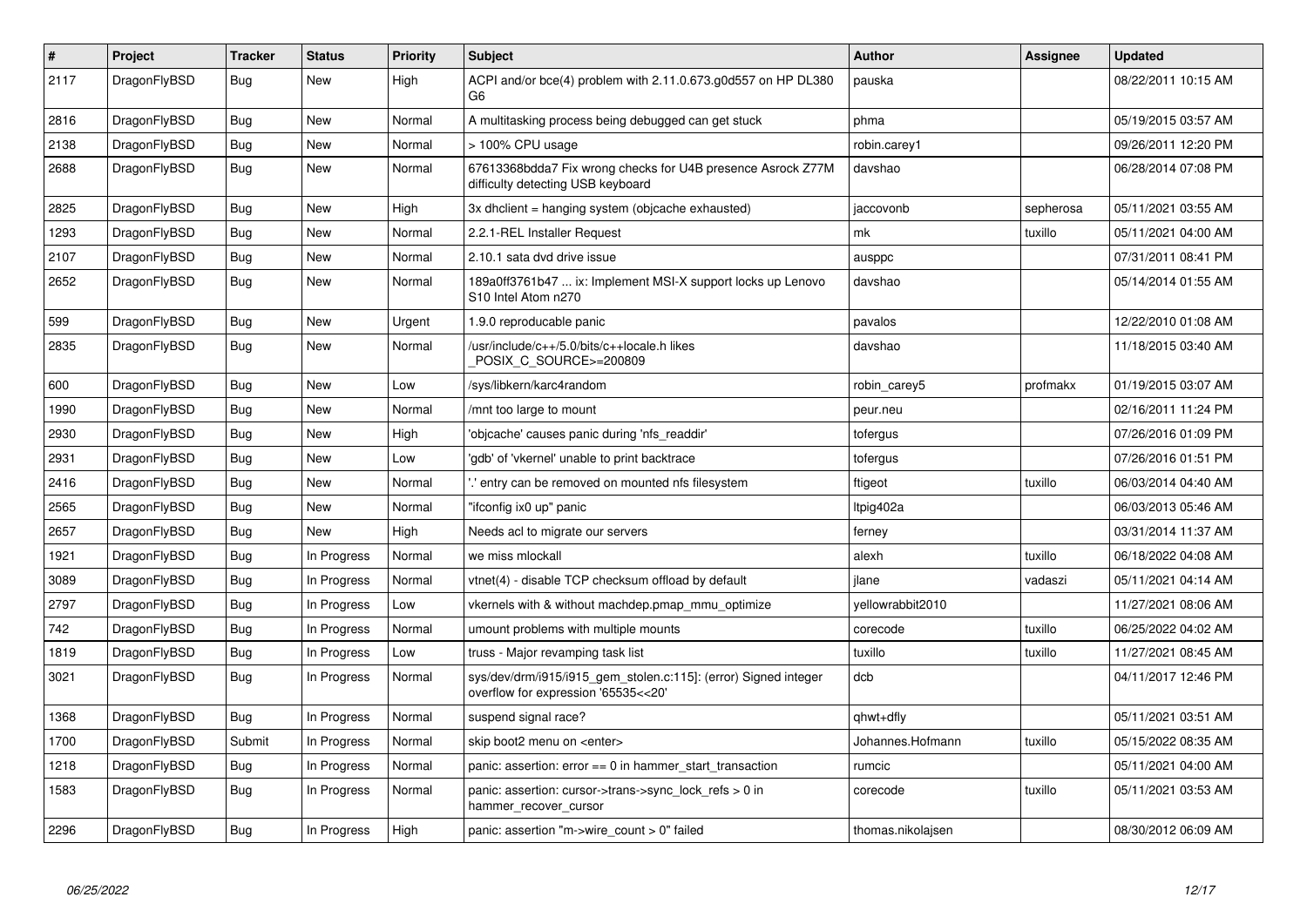| $\#$ | Project      | <b>Tracker</b> | <b>Status</b> | <b>Priority</b> | Subject                                                                                                   | Author        | <b>Assignee</b> | <b>Updated</b>      |
|------|--------------|----------------|---------------|-----------------|-----------------------------------------------------------------------------------------------------------|---------------|-----------------|---------------------|
| 2353 | DragonFlyBSD | Bug            | In Progress   | Normal          | panic: assertion "gd->gd_spinlocks_wr == 0" failed in<br>bsd4_schedulerclock                              | jaydg         | alexh           | 11/28/2012 01:57 AM |
| 1661 | DragonFlyBSD | <b>Bug</b>     | In Progress   | Normal          | panic on password entry mount smb filesystem                                                              | vsrinivas     |                 | 11/27/2021 08:29 AM |
| 2013 | DragonFlyBSD | <b>Bug</b>     | In Progress   | Normal          | oversized DMA request loop                                                                                | josepht       |                 | 05/11/2021 04:06 AM |
| 2549 | DragonFlyBSD | <b>Bug</b>     | In Progress   | Normal          | netgraph7: Kernel page fault.                                                                             | russiane39    | nant            | 05/10/2013 11:20 PM |
| 1030 | DragonFlyBSD | <b>Bug</b>     | In Progress   | Normal          | msdosfs umount panic                                                                                      | corecode      | tuxillo         | 05/11/2021 03:51 AM |
| 1528 | DragonFlyBSD | Bug            | In Progress   | Normal          | ktrace does not show proper return values for pipe(2)                                                     | corecode      | tuxillo         | 05/11/2021 03:52 AM |
| 1475 | DragonFlyBSD | <b>Bug</b>     | In Progress   | Normal          | kernel blocks with low memory and syscons setting a high res mode<br>/ scrollback                         | corecode      | tuxillo         | 05/11/2021 03:52 AM |
| 3028 | DragonFlyBSD | Bug            | In Progress   | Normal          | installer: confusion of set/get disk encryption passphrase dialogs                                        | liweitianux   | tuxillo         | 06/03/2022 05:13 PM |
| 1398 | DragonFlyBSD | Submit         | In Progress   | Normal          | hdestroy(3) restricts hash key to point to malloc'ed space                                                | Anonymous     |                 | 08/20/2021 04:06 PM |
| 1307 | DragonFlyBSD | <b>Bug</b>     | In Progress   | Normal          | hammer tid -2 shows unexpected result                                                                     | corecode      |                 | 10/18/2016 05:29 PM |
| 2282 | DragonFlyBSD | <b>Bug</b>     | In Progress   | Normal          | gdb segfaults with certain corefiles                                                                      | tuxillo       |                 | 01/18/2012 04:40 PM |
| 331  | DragonFlyBSD | Bug            | In Progress   | Normal          | ftpsesame (aka Bridging S01E03)                                                                           | bastyaelvtars |                 | 03/09/2013 12:28 PM |
| 781  | DragonFlyBSD | Bug            | In Progress   | Normal          | fdisk uses wrong geometry on usb flash drives                                                             | corecode      | tuxillo         | 05/11/2021 03:50 AM |
| 3011 | DragonFlyBSD | Bug            | In Progress   | Normal          | dragonfly/sys/dev/netif/re/re.c: suspicious code ?                                                        | dcb           |                 | 07/29/2017 01:26 AM |
| 1547 | DragonFlyBSD | Bug            | In Progress   | Normal          | disklabel64 automatic sizing                                                                              | corecode      | tuxillo         | 05/11/2021 03:52 AM |
| 1584 | DragonFlyBSD | Bug            | In Progress   | Normal          | can't use ssh from jail: debug1: read_passphrase: can't open<br>/dev/tty: Device busy                     | corecode      | tuxillo         | 05/11/2021 03:53 AM |
| 2360 | DragonFlyBSD | Bug            | In Progress   | Normal          | Wishlist: virtio driver import                                                                            | vsrinivas     |                 | 06/04/2022 04:16 AM |
| 2631 | DragonFlyBSD | Bug            | In Progress   | Low             | Verify library versioning current with full package build and switch it<br>on (after publishing packages) | tuxillo       |                 | 05/11/2021 04:06 AM |
| 1390 | DragonFlyBSD | Bug            | In Progress   | Normal          | Use id_t type for {get,set}priority()                                                                     | Anonymous     | tuxillo         | 07/05/2019 02:18 AM |
| 3145 | DragonFlyBSD | Submit         | In Progress   | Normal          | Update libelf to FreeBSD 12 current and build as base library usable<br>by ports                          | davshao       | tuxillo         | 08/20/2021 03:58 PM |
| 3031 | DragonFlyBSD | Submit         | In Progress   | Normal          | Update drm/radeon to Linux 4.7.10 as much as possible                                                     | davshao       | ftigeot         | 08/19/2021 12:33 PM |
| 998  | DragonFlyBSD | Bug            | In Progress   | Normal          | Unconfiguring a vn while it is mounted                                                                    | rumcic        | tuxillo         | 05/11/2021 04:00 AM |
| 2391 | DragonFlyBSD | Bug            | In Progress   | Normal          | System lock with ahci and acpi enabled on ATI RS690 chipset with<br>SMB600 sata controller                | jorisgio      | vadaszi         | 06/03/2015 03:51 PM |
| 1336 | DragonFlyBSD | Bug            | In Progress   | Normal          | Still looking for reports of missed directory entries w/ HAMMER                                           | dillon        |                 | 05/11/2021 04:00 AM |
| 3160 | DragonFlyBSD | Submit         | In Progress   | Normal          | State the implementation difference in pkill/pgrep manual                                                 | sevan         | tuxillo         | 06/03/2022 05:15 PM |
| 3318 | DragonFlyBSD | <b>Bug</b>     | In Progress   | Normal          | Segmenation fault when a process resumed with checkpt exits                                               | zabolekar     | tuxillo         | 06/18/2022 08:24 AM |
| 2731 | DragonFlyBSD | <b>Bug</b>     | In Progress   | Normal          | Screen full of random colors when starting Xorg with Intel Haswell<br>HD Graphics P4600                   | jkatzmaier    |                 | 11/12/2014 04:08 PM |
| 2819 | DragonFlyBSD | <b>Bug</b>     | In Progress   | Normal          | Random micro system freezes after a week of uptime                                                        | ftigeot       | dillon          | 08/16/2015 08:46 PM |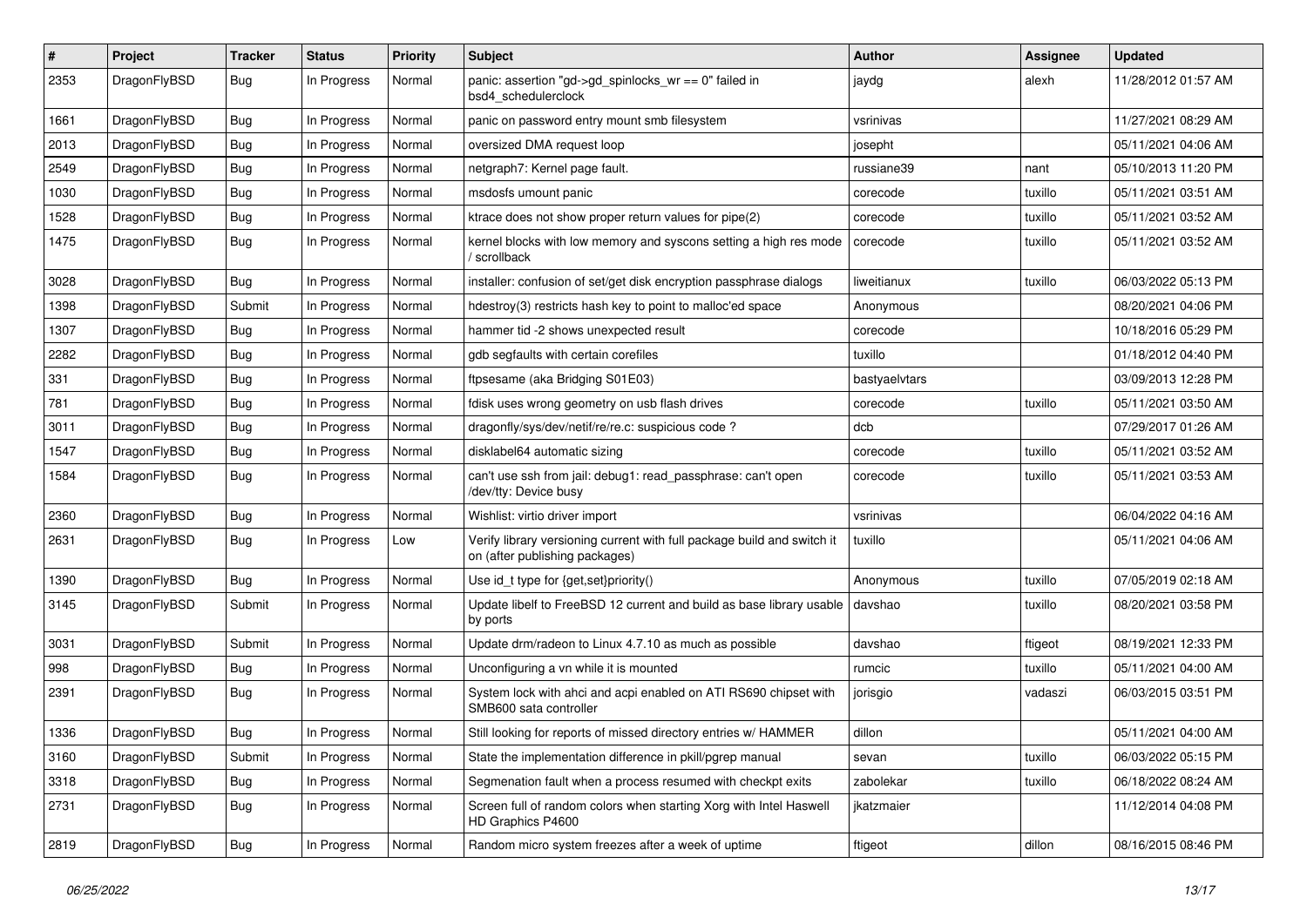| #    | Project      | <b>Tracker</b> | <b>Status</b> | <b>Priority</b> | Subject                                                                                   | <b>Author</b>      | <b>Assignee</b> | <b>Updated</b>      |
|------|--------------|----------------|---------------|-----------------|-------------------------------------------------------------------------------------------|--------------------|-----------------|---------------------|
| 884  | DragonFlyBSD | Bug            | In Progress   | High            | Performance/memory problems under filesystem IO load                                      | hasso              |                 | 05/11/2021 03:50 AM |
| 3317 | DragonFlyBSD | Bug            | In Progress   | Normal          | Network vtnet0 not working on Hetzner cloud                                               | mneumann           |                 | 06/18/2022 03:55 AM |
| 3310 | DragonFlyBSD | Bug            | In Progress   | Normal          | NVMM+QEMU fail to boot with UEFI: Mem Assist Failed<br>[gpa=0xfffffff0]                   | liweitianux        |                 | 01/11/2022 03:22 PM |
| 3111 | DragonFlyBSD | Bug            | In Progress   | High            | Mouse lags every second heavily under X11                                                 | mneumann           |                 | 12/12/2017 09:46 PM |
| 1502 | DragonFlyBSD | Bug            | In Progress   | Normal          | Lock while deleting files from nohistory HAMMER directories                               | hasso              |                 | 03/10/2013 04:28 AM |
| 168  | DragonFlyBSD | Bug            | In Progress   | Normal          | Livelocked limit engaged while trying to setup IPW wireless                               | mschacht           | sepherosa       | 05/11/2021 04:05 AM |
| 2414 | DragonFlyBSD | Bug            | In Progress   | Normal          | Lenovo S10 acpi freeze (not new)                                                          | davshao            |                 | 05/11/2021 04:13 AM |
| 3269 | DragonFlyBSD | Bug            | In Progress   | Normal          | Is double-buffer'd buf still required by HAMMER2 ?                                        | tkusumi            |                 | 05/12/2021 04:09 PM |
| 1469 | DragonFlyBSD | Bug            | In Progress   | Normal          | Hammer history security concern                                                           | corecode           | tuxillo         | 05/11/2021 03:52 AM |
| 1744 | DragonFlyBSD | Bug            | In Progress   | Normal          | HAMMER fsstress panic in hammer_setup_child_callback                                      | vsrinivas          |                 | 05/11/2021 04:05 AM |
| 1749 | DragonFlyBSD | Bug            | In Progress   | Normal          | HAMMER fsstress panic in hammer_flush_inode_core<br>'ip->flush_state != HAMMER_FST_FLUSH' | vsrinivas          |                 | 05/11/2021 04:06 AM |
| 1669 | DragonFlyBSD | Bug            | In Progress   | Normal          | Drive wont open using button                                                              | elekktretterr      |                 | 02/29/2012 12:05 PM |
| 3299 | DragonFlyBSD | Bug            | In Progress   | Normal          | Dragon FlyBSD reports utterly wrong uptime (most of the time, right<br>after booting in)  | adrian             |                 | 11/11/2021 01:43 PM |
| 2499 | DragonFlyBSD | Bug            | In Progress   | Urgent          | DRAGONFLY 3 2 lockd not responding correctly                                              | Nerzhul            |                 | 01/22/2013 12:47 PM |
| 2351 | DragonFlyBSD | Bug            | In Progress   | Normal          | DFBSD v3.1.0.579.g44ccf - Stuck during startup, random freezes                            | tuxillo            |                 | 04/24/2012 08:21 AM |
| 2345 | DragonFlyBSD | Bug            | In Progress   | Normal          | DFBSD v3.1.0.457.gd679f - NFS panic on diskless station                                   | tuxillo            |                 | 04/07/2012 05:22 PM |
| 2358 | DragonFlyBSD | Bug            | In Progress   | Normal          | DFBSD v3.0.2.32.g928ca - panic: hammer: insufficient undo FIFO<br>space!                  | tuxillo            | tuxillo         | 05/10/2021 02:50 AM |
| 1302 | DragonFlyBSD | Bug            | In Progress   | Normal          | Checkpoint regression?                                                                    | sjg                | sjg             | 07/10/2013 05:22 PM |
| 3113 | DragonFlyBSD | Bug            | In Progress   | Urgent          | Booting vKernel fails due being out of swap space                                         | tcullen            |                 | 05/11/2021 04:14 AM |
| 1148 | DragonFlyBSD | Bug            | In Progress   | Low             | BCM4311 wireless network adapter detected but not functional                              | archimedes.gaviola |                 | 05/11/2021 04:00 AM |
| 3295 | DragonFlyBSD | <b>Bug</b>     | In Progress   | Normal          | Adapt devel/libvirt for nvmm                                                              | tuxillo            | tuxillo         | 11/03/2021 04:56 PM |
| 1181 | DragonFlyBSD | <b>Bug</b>     | In Progress   | Normal          | ACX111 panic                                                                              | elekktretterr      |                 | 05/11/2021 04:00 AM |
| 604  | DragonFlyBSD | <b>Bug</b>     | In Progress   | Normal          | 1.8.1-RELEASE - clock runs fast on mainboard ASUS P5A-B                                   | yeti               |                 | 05/11/2021 03:55 AM |
| 725  | DragonFlyBSD | <b>Bug</b>     | In Progress   | Low             | 'make distribution' fails w/'ro' /usr/obi                                                 | c.turner           |                 | 03/09/2013 01:01 PM |
| 1387 | DragonFlyBSD | <b>Bug</b>     | Feedback      | Normal          | zero-size malloc and ps: kvm_getprocs: Bad address                                        | qhwt+dfly          |                 | 05/11/2021 04:00 AM |
| 243  | DragonFlyBSD | <b>Bug</b>     | Feedback      | Normal          | weird behavior in the shell                                                               | swildner           |                 | 05/31/2022 02:51 PM |
| 1429 | DragonFlyBSD | <b>Bug</b>     | Feedback      | Normal          | vkernel bug - "mfree: m->m_nextpkt != NULL"                                               | dillon             |                 | 05/11/2021 04:00 AM |
| 2957 | DragonFlyBSD | <b>Bug</b>     | Feedback      | Normal          | swapoff -a followed by swapon -a doesn't give your swap back                              | neilb              |                 | 10/09/2016 04:17 AM |
| 2090 | DragonFlyBSD | <b>Bug</b>     | Feedback      | Normal          | snd_hda does not support headphone automute                                               | justin             |                 | 03/29/2012 08:03 PM |
| 901  | DragonFlyBSD | <b>Bug</b>     | Feedback      | Normal          | route show needs to get data from all cpus                                                | corecode           | tuxillo         | 05/11/2021 03:50 AM |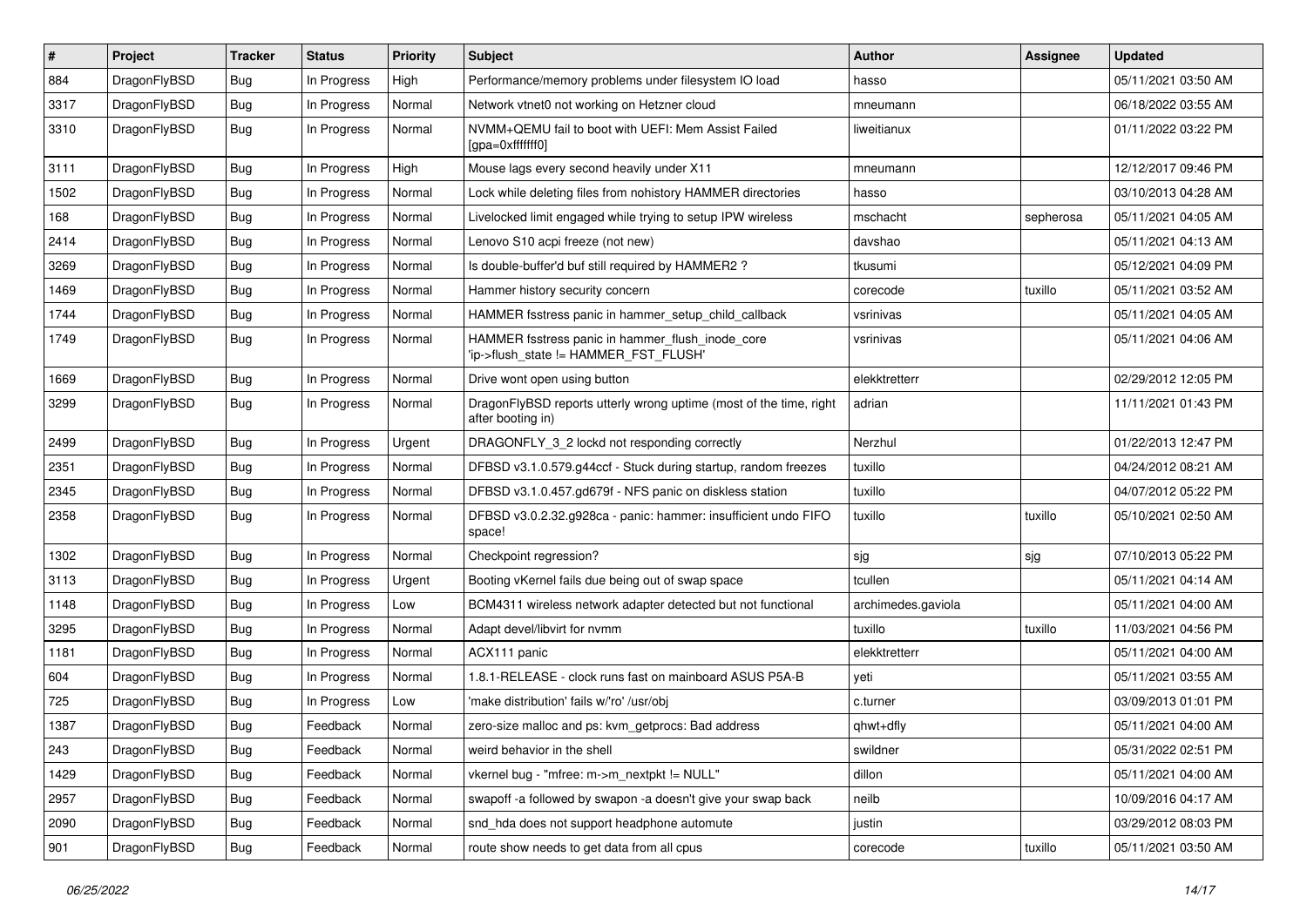| $\vert$ # | Project      | <b>Tracker</b> | <b>Status</b> | <b>Priority</b> | <b>Subject</b>                                                                                                                                            | Author            | Assignee | <b>Updated</b>      |
|-----------|--------------|----------------|---------------|-----------------|-----------------------------------------------------------------------------------------------------------------------------------------------------------|-------------------|----------|---------------------|
| 1563      | DragonFlyBSD | <b>Bug</b>     | Feedback      | Normal          | reset(1) doesn't reset terminal to the defaults                                                                                                           | hasso             |          | 03/10/2013 04:17 AM |
| 847       | DragonFlyBSD | <b>Bug</b>     | Feedback      | Normal          | processes getting stuck on mount point                                                                                                                    | corecode          | tuxillo  | 05/11/2021 03:50 AM |
| 1489      | DragonFlyBSD | <b>Bug</b>     | Feedback      | Normal          | panic: ufs dirbad: bad dir                                                                                                                                | rumcic            |          | 03/10/2013 04:34 AM |
| 1249      | DragonFlyBSD | <b>Bug</b>     | Feedback      | Normal          | panic: ffs vfree: freeing free inode                                                                                                                      | rumcic            |          | 03/10/2013 05:13 AM |
| 1577      | DragonFlyBSD | Bug            | Feedback      | Normal          | panic: assertion: leaf->base.obj_id == ip->obj_id in<br>hammer_ip_delete_range                                                                            | qhwt+dfly         |          | 05/11/2021 04:01 AM |
| 1481      | DragonFlyBSD | Bug            | Feedback      | Normal          | panic: assertion: kva_p(buf) in soopt_from_kbuf (after ipfw pipe<br>show, 2.2.1-R)                                                                        | combiner          |          | 05/11/2021 04:01 AM |
| 1593      | DragonFlyBSD | <b>Bug</b>     | Feedback      | Normal          | panic: assertion: $ccb == ap \rightarrow ap\_err\_ccb$ in ahci_put_err_ccb                                                                                | ftigeot           | ftigeot  | 05/15/2022 05:09 AM |
| 1448      | DragonFlyBSD | Bug            | Feedback      | Normal          | panic: assertion: _tp->tt_msg->tt_cpuid == mycpuid in<br>tcp_callout_active tcp_output tcp_usr_send netmsg_pru_send<br>netmsg_service tcpmsg_service_loop | dillon            |          | 05/11/2021 04:00 AM |
| 1282      | DragonFlyBSD | Bug            | Feedback      | Normal          | panic (trap 12) when booting SMP kernel on Atom 330 (dual core)                                                                                           | tomaz.borstnar    |          | 05/11/2021 04:00 AM |
| 1672      | DragonFlyBSD | <b>Bug</b>     | Feedback      | Normal          | panic (trap 12) around btree search() in 2.4.1-RELEASE                                                                                                    | floid             |          | 01/19/2015 03:36 AM |
| 1101      | DragonFlyBSD | Bug            | Feedback      | Normal          | ohci related panic                                                                                                                                        | polachok          |          | 05/11/2021 04:00 AM |
| 1745      | DragonFlyBSD | <b>Bug</b>     | Feedback      | Normal          | kmalloc panic                                                                                                                                             | josepht           |          | 05/11/2021 04:05 AM |
| 911       | DragonFlyBSD | <b>Bug</b>     | Feedback      | Normal          | kldload/kernel linker can exceed malloc reserve and panic system                                                                                          | corecode          | tuxillo  | 05/11/2021 03:51 AM |
| 1824      | DragonFlyBSD | <b>Bug</b>     | Feedback      | Normal          | kernel panic, x86, 2.7.3.859.ge5104                                                                                                                       | akirchhoff135014  |          | 03/10/2013 07:49 AM |
| 1397      | DragonFlyBSD | <b>Bug</b>     | Feedback      | Normal          | jobs -I output inconsistency when called from script                                                                                                      | Anonymous         | tuxillo  | 05/15/2022 05:07 AM |
| 285       | DragonFlyBSD | Bug            | Feedback      | Low             | interrupt latency with re without ip address configured                                                                                                   | thomas.nikolajsen |          | 02/20/2014 10:30 AM |
| 1579      | DragonFlyBSD | Bug            | Feedback      | Normal          | dfly 2.4.1 does not like HP DL360G4p and Smart Array 6400 with<br>MSA <sub>20</sub>                                                                       | tomaz.borstnar    | tuxillo  | 06/02/2014 02:44 PM |
| 2100      | DragonFlyBSD | Bug            | Feedback      | Normal          | devfs related panic                                                                                                                                       | sepherosa         | alexh    | 07/10/2011 02:29 PM |
| 1618      | DragonFlyBSD | <b>Bug</b>     | Feedback      | Normal          | collision for 'struct pmap' when using RPC and <sys user.h=""></sys>                                                                                      | carenas           |          | 05/11/2021 04:05 AM |
| 1127      | DragonFlyBSD | <b>Bug</b>     | Feedback      | Low             | cdrom drive not detected                                                                                                                                  | tgr               | corecode | 01/15/2015 08:55 AM |
| 1587      | DragonFlyBSD | <b>Bug</b>     | Feedback      | Normal          | can't gdb across fork                                                                                                                                     | corecode          | tuxillo  | 05/11/2021 03:54 AM |
| 806       | DragonFlyBSD | <b>Bug</b>     | Feedback      | Normal          | boot error on MacBook                                                                                                                                     | tralamazza        |          | 06/04/2022 05:28 AM |
| 2459      | DragonFlyBSD | Bug            | Feedback      | Normal          | apic problems with HP Probook 4510s                                                                                                                       | thowe             |          | 11/27/2021 08:22 AM |
| 1521      | DragonFlyBSD | <b>Bug</b>     | Feedback      | Normal          | amd64 2.4 livecd won't mount root at boot                                                                                                                 | bolapara          |          | 01/28/2018 03:45 AM |
| 1287      | DragonFlyBSD | <b>Bug</b>     | Feedback      | Normal          | altq configuration doesn't work                                                                                                                           | corecode          | tuxillo  | 05/11/2021 03:51 AM |
| 293       | DragonFlyBSD | Bug            | Feedback      | Low             | Various updates to the handbook                                                                                                                           | victor            | victor   | 03/10/2013 04:46 AM |
| 1560      | DragonFlyBSD | <b>Bug</b>     | Feedback      | Normal          | Unable to modify partition table on ThinkPad T61p during install                                                                                          | rehsack           |          | 01/15/2015 08:57 AM |
| 1454      | DragonFlyBSD | <b>Bug</b>     | Feedback      | Normal          | Unable to boot from external USB DVD drive                                                                                                                | elekktretterr     |          | 05/11/2021 04:01 AM |
| 846       | DragonFlyBSD | <b>Bug</b>     | Feedback      | Normal          | USB bugs:usb mouse can't used!                                                                                                                            | frankning         |          | 01/15/2015 08:36 AM |
| 1613      | DragonFlyBSD | Bug            | Feedback      | Normal          | USB Keyboard not working on master                                                                                                                        | elekktretterr     |          | 05/11/2021 04:05 AM |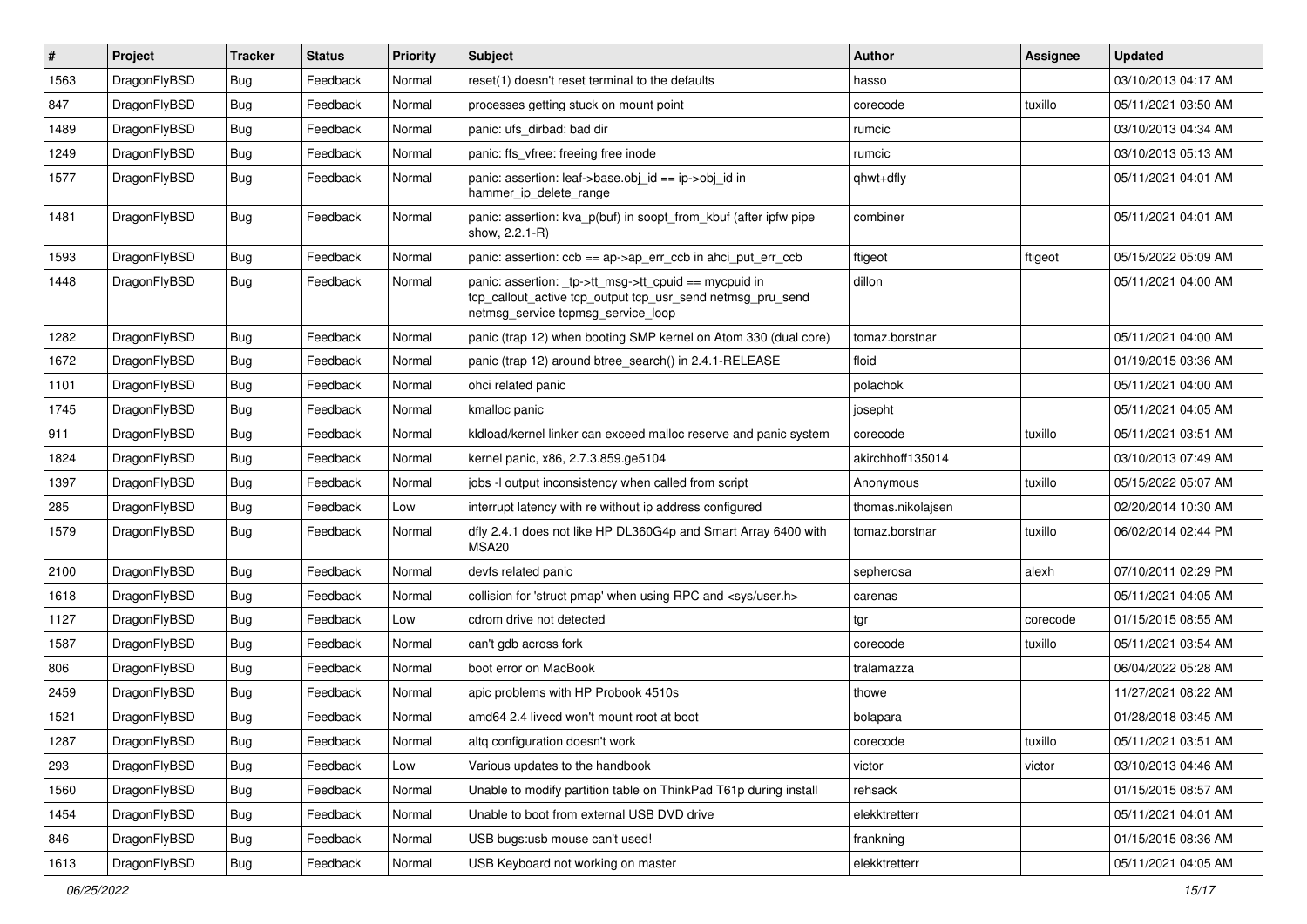| $\pmb{\#}$ | <b>Project</b> | <b>Tracker</b> | <b>Status</b> | <b>Priority</b> | <b>Subject</b>                                                                                  | <b>Author</b> | Assignee | <b>Updated</b>      |
|------------|----------------|----------------|---------------|-----------------|-------------------------------------------------------------------------------------------------|---------------|----------|---------------------|
| 2438       | DragonFlyBSD   | Submit         | Feedback      | Normal          | <b>TRIM</b> fixes                                                                               | Anonymous     | tuxillo  | 05/11/2021 03:45 AM |
| 2721       | DragonFlyBSD   | Submit         | Feedback      | Low             | Some few zalloc calls to objcache ones replacements                                             | dclink        | tuxillo  | 05/11/2021 04:08 AM |
| 2288       | DragonFlyBSD   | Bug            | Feedback      | Normal          | Random IO performance loss introduced since January 1st                                         | lentferj      |          | 01/23/2013 04:21 PM |
| 1668       | DragonFlyBSD   | Bug            | Feedback      | Normal          | Power button not working                                                                        | elekktretterr |          | 03/10/2013 06:22 AM |
| 2617       | DragonFlyBSD   | <b>Bug</b>     | Feedback      | Normal          | Possible issue with wireless mouse on 3.6 release                                               | FilippoMo     |          | 01/14/2015 03:42 PM |
| 1860       | DragonFlyBSD   | Bug            | Feedback      | Normal          | Panic while creating UFS fs on vn(4) for initrd                                                 | matthias      |          | 02/29/2012 07:16 AM |
| 1250       | DragonFlyBSD   | Bug            | Feedback      | Normal          | Panic upon plugging an USB flash drive into the machine                                         | rumcic        |          | 03/10/2013 05:17 AM |
| 2081       | DragonFlyBSD   | Bug            | Feedback      | Normal          | Panic on device "detach" / "failure"                                                            | vsrinivas     |          | 02/29/2012 07:11 AM |
| 2037       | DragonFlyBSD   | <b>Bug</b>     | Feedback      | Normal          | Panic Bad link elm while building packages                                                      | ftigeot       | dillon   | 04/21/2011 07:20 AM |
| 1580       | DragonFlyBSD   | Bug            | Feedback      | Normal          | Panic (Fatal trap 12: page fault while in kernel mode) while playing<br>with pf and netif names | rumcic        |          | 12/21/2018 01:21 AM |
| 1428       | DragonFlyBSD   | Bug            | Feedback      | Low             | POSIX.1e implementation is too old                                                              | hasso         | tuxillo  | 05/11/2021 04:00 AM |
| 2717       | DragonFlyBSD   | Submit         | Feedback      | Normal          | Out of range numeric handling                                                                   | dclink        | tuxillo  | 05/11/2021 04:08 AM |
| 1456       | DragonFlyBSD   | Bug            | Feedback      | Normal          | Microsoft wireless desktop problems                                                             | elekktretterr |          | 01/15/2015 08:34 AM |
| 385        | DragonFlyBSD   | Bug            | Feedback      | Low             | Mail archive address removal                                                                    | justin        | justin   | 03/09/2013 11:24 AM |
| 1591       | DragonFlyBSD   | <b>Bug</b>     | Feedback      | Normal          | Lenovo X301 hangs with AHCI Driver CMD TIMEOUT<br>STS=d0 <bsy></bsy>                            | eocallaghan   |          | 05/11/2021 04:05 AM |
| 2396       | DragonFlyBSD   | <b>Bug</b>     | Feedback      | High            | Latest 3.1 development version core dumps while destroying master<br><b>PFS</b>                 | sgeorge       |          | 01/23/2013 04:10 PM |
| 1486       | DragonFlyBSD   | <b>Bug</b>     | Feedback      | Normal          | Interrupt storm related to SATA DVD device                                                      | hasso         |          | 05/11/2021 04:01 AM |
| 1144       | DragonFlyBSD   | Bug            | Feedback      | Normal          | Incorrect clock under KVM                                                                       | msylvan       |          | 03/09/2013 01:17 PM |
| 1718       | DragonFlyBSD   | <b>Bug</b>     | Feedback      | Normal          | IDE disk drive not detected by x86 64 2.6.1 Live CD                                             | bcox          |          | 11/27/2021 08:25 AM |
| 1330       | DragonFlyBSD   | <b>Bug</b>     | Feedback      | Normal          | Hammer, usb disk, SYNCHRONIZE CACHE failure                                                     | josepht       |          | 06/02/2014 04:56 AM |
| 2347       | DragonFlyBSD   | <b>Bug</b>     | Feedback      | High            | Hammer PFSes destroy does not give back full space allocated to<br><b>PFS</b>                   | sgeorge       |          | 07/19/2012 01:11 AM |
| 2958       | DragonFlyBSD   | Bug            | Feedback      | Normal          | Hammer FS dies during pruning after massive write load                                          | neilb         |          | 10/11/2016 04:20 AM |
| 1717       | DragonFlyBSD   | <b>Bug</b>     | Feedback      | Normal          | HAMMER panic in hammer cursor down()                                                            | josepht1      |          | 05/11/2021 04:05 AM |
| 1831       | DragonFlyBSD   | <b>Bug</b>     | Feedback      | High            | HAMMER "malloc limit exceeded" panic                                                            | eocallaghan   | dillon   | 06/04/2022 04:38 AM |
| 3205       | DragonFlyBSD   | Bug            | Feedback      | High            | Go compiler net test failing                                                                    | t dfbsd       | tuxillo  | 05/10/2021 02:45 AM |
| 2638       | DragonFlyBSD   | <b>Bug</b>     | Feedback      | High            | Fix machdep.pmap_mmu_optimize                                                                   | tuxillo       |          | 05/11/2021 04:07 AM |
| 979        | DragonFlyBSD   | Bug            | Feedback      | Normal          | Failure-prone USB mass storage (SB600? msdosfs? CAM?)                                           | floid         |          | 01/15/2015 08:38 AM |
| 2556       | DragonFlyBSD   | Bug            | Feedback      | Normal          | DragonFly v3.5.0.81.gd3479 - Process signal weirdness                                           | tuxillo       |          | 12/17/2013 03:48 PM |
| 1332       | DragonFlyBSD   | Bug            | Feedback      | Normal          | DFBSD 2.2 - Booting usbcdrom/usbsticks on thinkpad hangs on<br>"BTX Halted"                     | tuxillo       |          | 05/11/2021 04:00 AM |